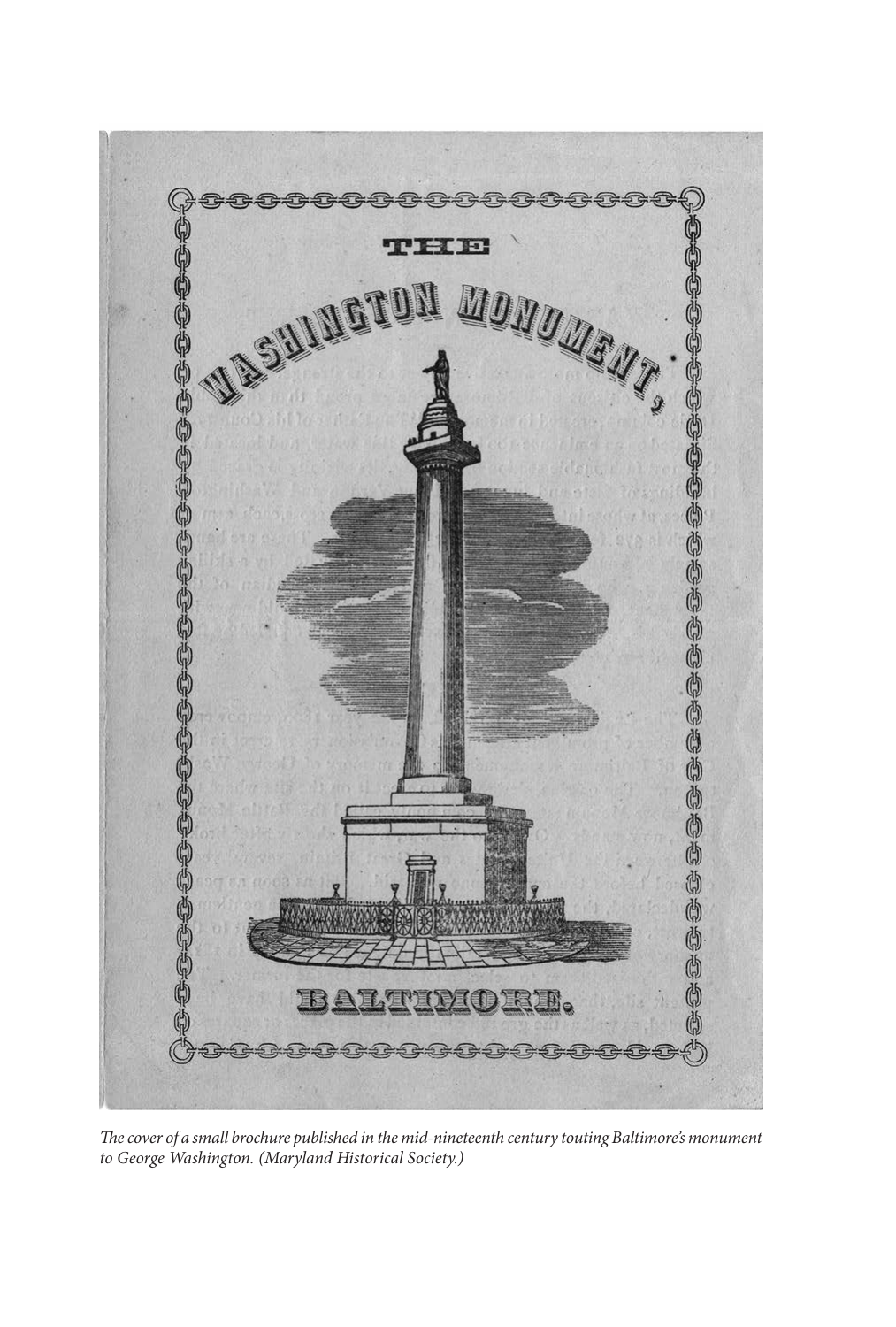## Research Notes & Maryland Miscellany

## What's in a Name? Baltimore—"The Monumental City"

LANCE HUMPHRIES

**W** hen George W. Howard published *The Monumental City, Its Past History*<br>*and Present Resources* in 1873, Baltimore had been known by that moniker<br>for half a century. Howard, in his heroic account of the city, did not pr and Present Resources in 1873, Baltimore had been known by that moniker for half a century. Howard, in his heroic account of the city, did not provide an origin for the name, but he did discuss what civic actions had led to the title being awarded. His observations were cloaked in an important American dialogue regarding who would memorialize American heroes, and, equally important, where these celebratory and inspirational symbols would be located. He observed that, as of 1873, in nearby Washington, D.C., "the Capital of the Country . . . [a] huge mass of marble rises out of the mud-flats on the Potomac river. Misshapen, unfinished and gradually settling in the ooze upon which its foundation are laid," it was an ungrateful nation's thoughtless tribute to the memory of George Washington "whom *the world* calls great."1The monument designed by architect Robert Mills(1781–1855) had been commissioned by a private board of managers, the Washington National Monument Society, formed in 1833. Although construction began in 1848, the society's fundraising efforts had foundered, despite the "most strenuous efforts"—and before the Civil War work had come to a halt. In a word, it was an American cultural disgrace, one that would not be rectified until the federal government stepped in with funding and the monument was completed in 1884 and dedicated the following year. <sup>2</sup> "The vividness of the contrast presented by the action of our own people fairly entitles Baltimore to be styled 'The Monumental City," Howard continued, "a name by which she is known both at home and abroad, and of which she is justly proud." Howard then briefly recounted the history of Baltimore's Washington Monument, begun "while the City was yet in swaddling clothes."3

Like its counterpart, Baltimore's monument to George Washington was also officially conceived by a private board of managers, in this case a decade after the

*Dr. Humphriesiscurrently the chair of the Restoration Committee of the MountVernon Place Conservancy.*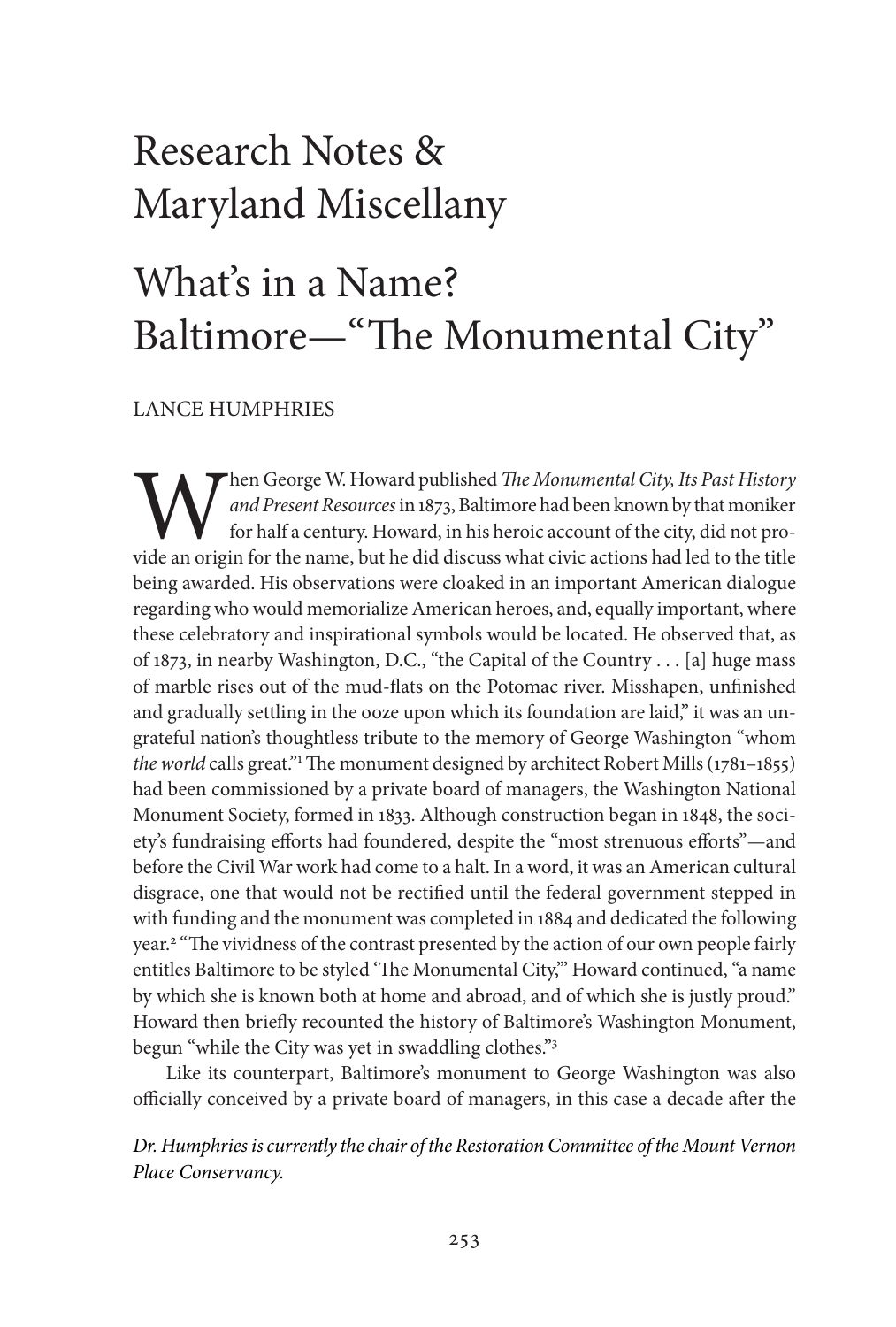great man's death. This group of citizens, and not the municipal government, solidified plans to erect a monument in their city when in 1809 they petitioned the Maryland state legislature to support the work through a lottery. Their efforts had begun several years earlier, in 1807, when it was announced that plans were underway to erect a new Baltimore city and county courthouse because the old one on what was then Courthouse Square (Calvert Street between Fayette and Lexington Streets, later called Monument Square) was in hazardous condition. Residents who had built handsome houses around the square feared some disagreeable structure might be erected in its place. Initially a marble statue of Washington, funded by subscription,was planned to replace the aging structure, but by 1809 that plan either had not materialized or was abandoned in favor of a more substantial monument. They hoped it would be funded through lottery proceeds as were many public and civic works at the time. 4

The petitioners to the Maryland legislature noted of such public monuments: "Trophies to the memories of great and good men are an encouragement to victorious and heroic deeds. They stimulate the young to emulation, to noble and honorable actions." In January 1810, with the new courthouse still under construction, the legislature approved the plan, noting that the square could be utilized for a Washington monument as soon as the new building was sufficiently far advanced "as to afford suitable accommodation for the courts and public offices." Lotteries were commenced and a design competition held. Robert Mills was awarded the project in May 1814, beating out several gifted French-born architects, Maximilian Godefroy (1765–ca. 1840), and Joseph-Jacques Ramée (1764–1842), both of whom had presented handsome designs for triumphal arches. Mills had taken great pains to present himself as the first American-born artist with architectural training, and that fact was not lost on the board of managers. The board, in advertising the design competition, while noting that it was open to both Europeans and Americans, put forward their hope that an American would win so that "there will be no occas[s] ion to resort to any other country for a monument to the memory of their illustrious fellow citizen." Although the art of painting had had some support in this country prior to the Revolution, with American artists traveling to Europe for training, early in the nineteenth century there were as yet few native-born sculptors or architects with sufficient training and experience to take on the important cultural work of building the new republic's monuments and public buildings and sculpting its heroes in stone. The remnants of the ancient world established that those forms would survive the ages. If the United States was going to be respected as a nation and fulfill the promise of its revolution, it would be these and other cultural symbols by which the European world judged its maturity.<sup>5</sup>

After the commission had been awarded to Mills, several additional design and construction hurdles had to be overcome by the time the cornerstone was laid on July 4, 1815, not to mention the interlude in September 1814, when local defenders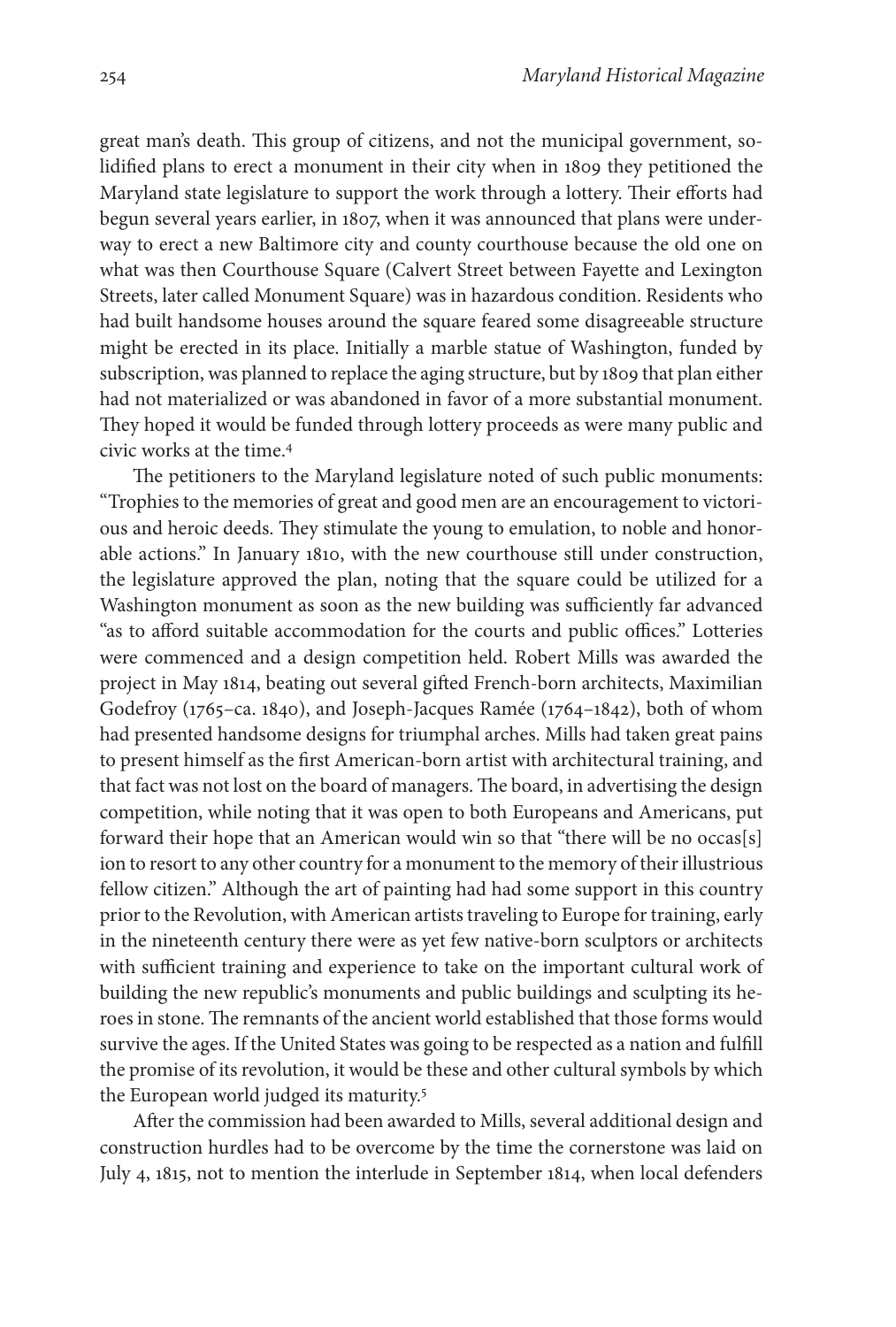repulsed a British sea and land invasion of the city. Mills's original design was a towering, heavily ornamented column, 140 feet high. On the same day he was notified that he had won the competition, he was also informed by influential board member Robert Gilmor Jr. (1774–1848) that some residents of Courthouse Square feared his column might topple on their houses in the event of a natural disaster, and that there was concern his design would far exceed the \$100,000 appropriated by the legislature. Over the next several months Gilmor persuaded Revolutionary War hero Col. John Eager Howard ( $1752-1827$ ) to donate a plot of land, two hundred feet square, from his vast Belvidere estate north of the city. On this square, on an axis with Charles Street butstill at the time in Howard's Woods, the cornerstone was laid. By that time, a significantly altered and simplified plan had been put forward, appearing very much like the Monument that was eventually built.<sup>6</sup>

At the laying of the cornerstone, then board of managers president James A. Buchanan observed that the city had not only "the glory of being the first to erect a monument of gratitude to the father and benefactor of our country" but a "peculiar propriety" in erecting "this first expression of national gratitude" as well. During the recent war, he observed with obvious pride, "the city destined to bear the proud name of WASHINGTON to future ages, fell an easy conquest to the ruthless invader." The "shock . . . was felt from the one end of these United States to the other."

The minds of our countrymen appeared to be transfixed with horror and dismay; a night of awful darkness seemed to overshadow our land; the gloomiest apprehensions were entertained for the republic; the timid and the desponding, not recollecting that freedom rises with an elasticity proportionate to the pressure made upon it, were approaching a state of political despair. At this most awful moment for our country, Baltimore, the city of our affection, in which was contained our altars, our families, our all, became the next object of attack to a vindictive, and *at that time*, a vainglorious foe. The eyes of all America were fixed upon us! On the destiny of Baltimore seemed to be suspended the fate of the republic! She breasted the storm; and, thanksto her gallant defenders, exists now, in prosperity and glory, to perform the most grateful of duties.7

The speeches uttered at the dedication of the Washington Monument's cornerstone ceremony have been available to specialists since they were published in 1815, but what had not been known until the Monument was restored in 2014–15 by the Mount Vernon Place Conservancy were the actual contents of the cornerstone. During the restoration process the cornerstone was discovered on the Monument's northeast corner. Though some of the cornerstone's contents were listed in contemporary accounts, perhaps the most meaningful item is one not mentioned. Laid on top of the glass jars in the cornerstone's well was a copy of the Declaration of Independence printed in the *Federal Gazette* on July 3, 1815, the day before the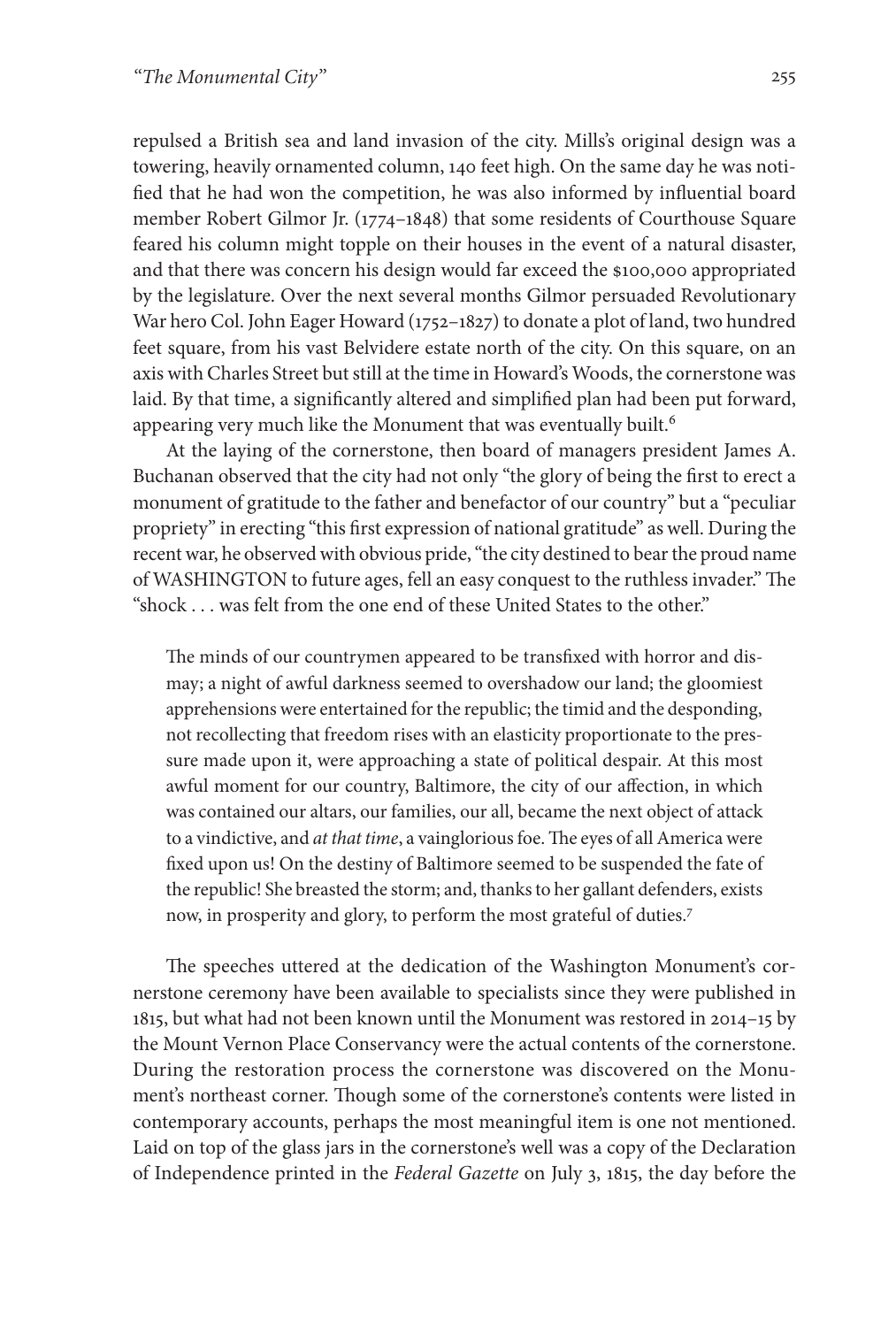

*Scheme of the Washington Monument Lottery and lottery tickets, bywhich means moneywasraised for its construction. (Maryland Historical Society.)*

cornerstone was laid. Several days later, an account of the ceremony noted that the column was being "erected in honor of the illustrious Defender of American Independence." What Buchanan's speech and this cornerstone offering make clear is that the monument was not only a memorial to Washington, but one of the earliest major American monuments celebrating American nationhood—a point punctuated by its commencement on Independence Day.8

Work on the monument began in earnest the following year and advanced rapidly until about 1820, and shortly thereafter the column proper had been largely completed up as far as the pedestal that would eventually hold a statue at its pinnacle. In 1824 the scaffolding, no longer needed and in poor condition, was taken down, and additional masonry work continued on the roof of the gallery base and four staircases. The masonry was essentially complete in 1829 when Enrico Causici's colossal statue depicting Washington resigning his commission as commander-in-chief of the Continental Army was raised to the top. Other details like the monument's iron railing, braziers, and interior finishes were completed in the late 1830s.<sup>9</sup>

In the early twenty-first century, it is difficult to recapture the contemporary importance of Baltimore's Washington Monument. Buchanan's dedicatory observations were not idle boasts. That the first monument to George Washington was not erected in the nation's capital speaks volumes about American cultural development. As the new nation got underway and established a permanent seat in Washington, D.C., it remained unclear who was going to support the arts, culture, and the sciences in this new nation. Newly minted Americans only had history upon which to base their assumptions. Most European capitals were also cultural capitals—was Washington going to become one? Many hoped and envisioned it would. It was also logical for these new Americans to assume that the federal government would take the lead in honoring and memorializingAmerican heroes, most notablyWashington, just as governmental patronage had erected most ancient and modern European monuments.<sup>10</sup>

Yet, by the first years of the nineteenth century, while functional structures such as the Capitol and President's House (White House) were materializing in the national capital, a non-functional and solely commemorative tribute to Washington was not, despite several decades of interest in such a memorial. A bronze equestrian statue of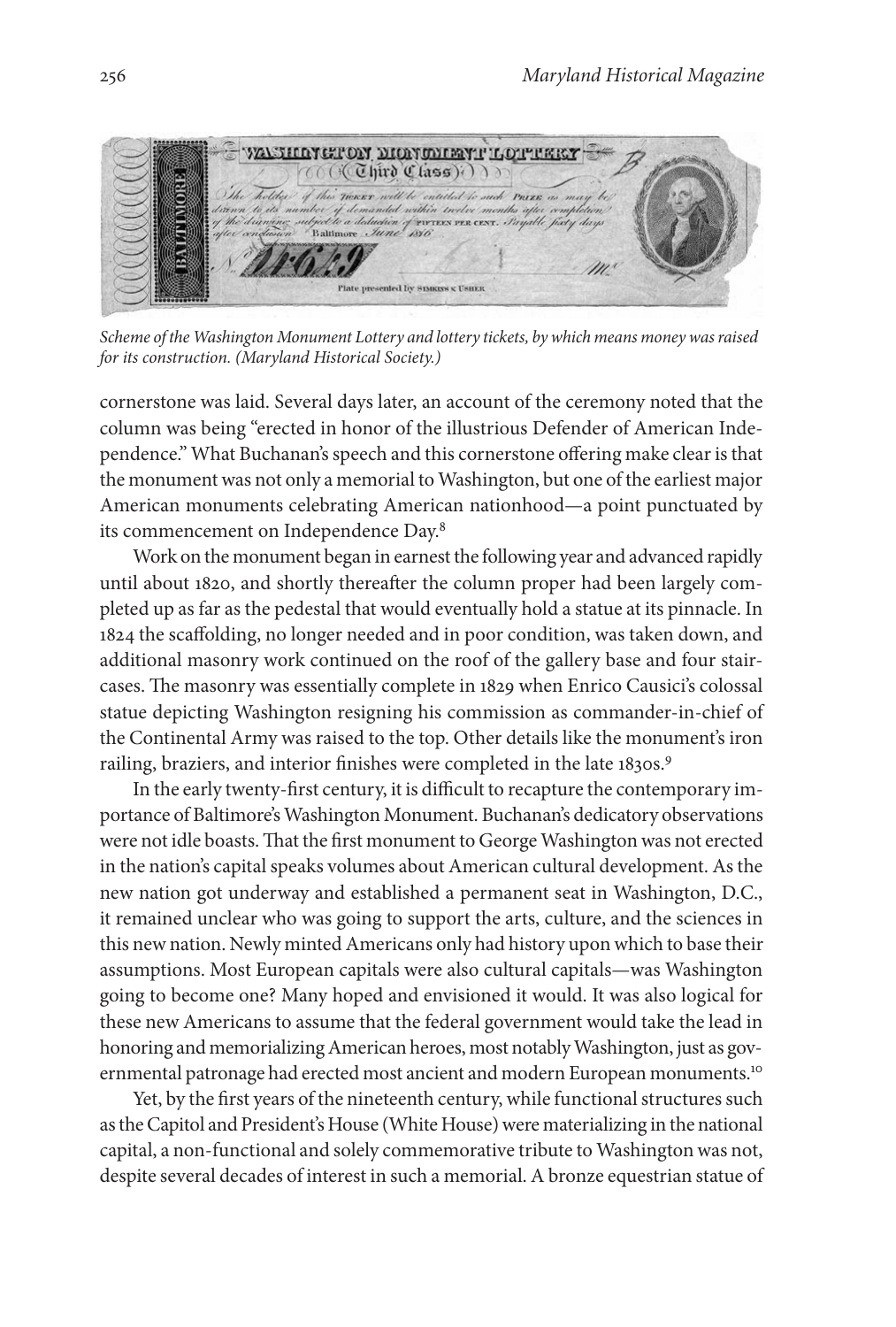WASHINGTON MONUMENT LOTTERY **Carnish SECOND CLASS.** holders of this Ticket. such prize as may d demanded within two responsibility<br>subject to a veduction of Fillion por cont.<br>Sitioned demanded within tacket uu

Washington had been proposed by the Continental Congress in 1783. The statue was intended to be displayed in the eventual residence of the national legislature, but by the time of Washington's death on December14, 1799 the plan had not materialized. With his death, however, the country went into mourning, and the loss revitalized interest in commemorating Washington in the federal city. Congress, in a series of three proposals, revived the plan to erect an equestrian statue to Washington and directed that a marble monument, serving as a mausoleum, be erected under the dome of the Capitol "on a scale commensurate with the virtue and ability of the character thus held up as a model to all future generations."11 Congress, though, was unable to agree on what form the monument should take. Federalists favored increasing the size of the monument from an indoor tomb to an outdoor mausoleum, but the Democratic-Republicans thought that too ostentatious. The discussion ended there, and nothing came of the proposal. <sup>12</sup> As was true in Baltimore, a memorial to Washington in the national capital would eventually arise from a private initiative, but unlike the Baltimore project the private enterprise in Washington failed and it would not have come to completion decades later without federal government intervention.

Howard's 1873 book did not theorize how Baltimore came to be called "The Monumental City," but most modern sources credit that to President John Quincy Adams (1767–1848) when he visited in 1827. In October of that year, as he noted in his extensive diary, Adams fulfilled a two-year-old promise to stop in Baltimore. Upon his arrival on the fourteenth, Adams's plans were changed by the death two days earlier of John Eager Howard. On the fifteenth, his first full day in Baltimore, Adams participated in the funeral cortege that began at Howard's estate Belvidere, north of the monument, and he likely saw it, largely completed except for the statue at its top, as he traveled to Belvidere for the start of the ceremonies.13

The next day, Adams was taken by various civic leaders to see the Aquila Randall monument, a small obelisk erected on the site of the Battle of North Point, east of the city. It had been erected in 1817 in memory of Randall who died during the battle, by stonecutter Thomas Towson with the design assistance of Jacob Small Jr., a carpenter-builder. Both men had participated in the Battle of Baltimore. Early that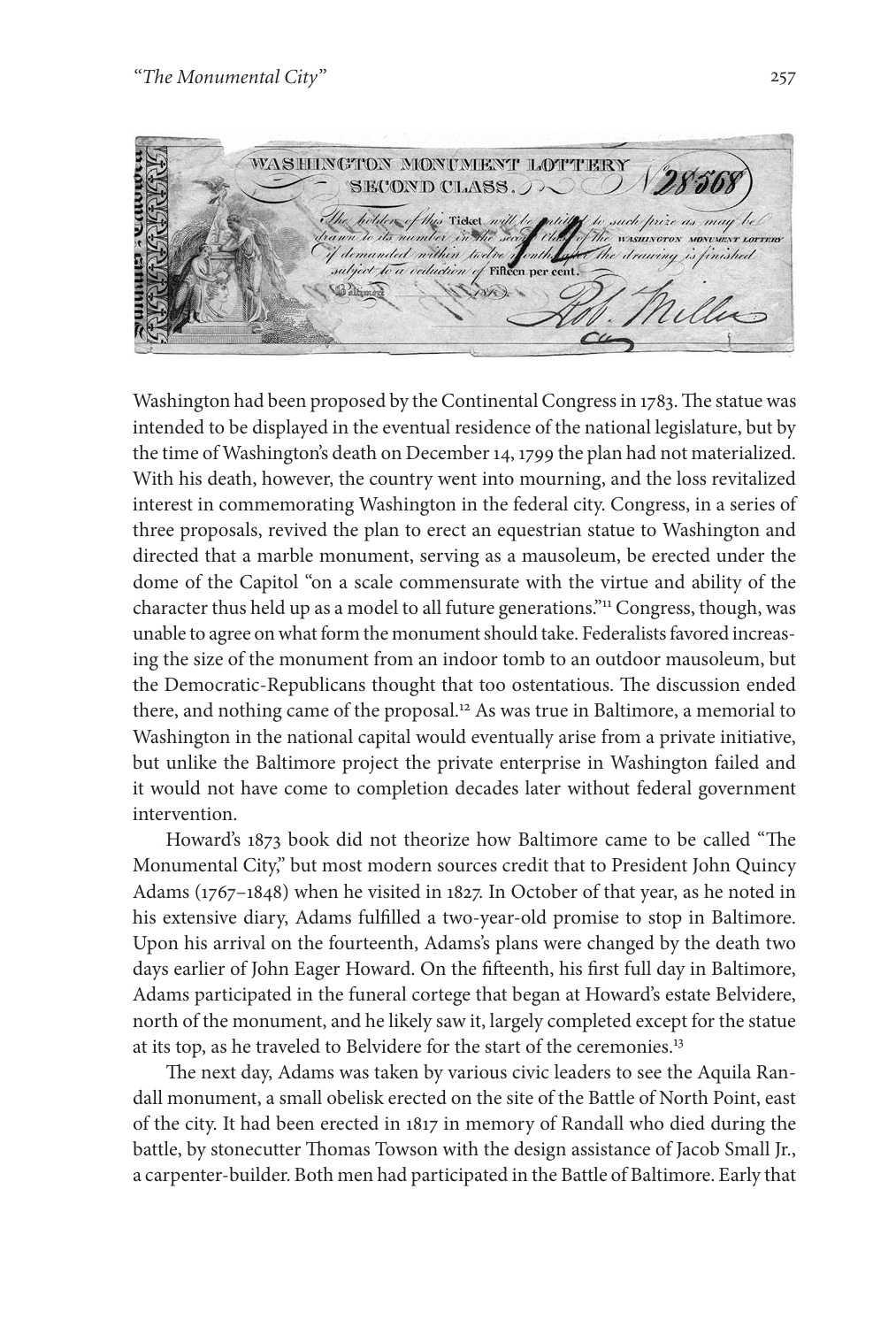John Quincy adams , letates . Robert Gilmor Egy Baltimore Quincy 6. July 1897 and rokely Dear Sir Flatterned as I am by your obliging Letter of the 30" ult. and especially by the honour of being consulted with regard to the Inscriptions proposed for the Washington Monument, I can offer no other return for your hindness than the unreserved freedom of my remarks and a request that you would deal as frealy with them, as they will with the inscriptions - and discard my proposed alt evations without heatrlin except for much of them as may have your entire approbation and consumere The most important of not the first rule for the composition of monumental inscriptions is brainty - compression The maximum of fentiment in the minimum of words. The great advantage of the Latin over modern languages for the Equidary Style is that it heads not the use of mere explative particles - When a modern language is ufed care Should be to hear to exclude every fuck particle not abso. . hitaly nacajsary - and to make every solveited talk. Conforming to this rule I Should reduce your inscriptions on The average to about one third of the words contained on them-The dedicating inscription for example Swould express this MARYLAND WASHINGTON

*A decade after John Quincy Adams's visit to Baltimore, Robert Gilmor Jr., president of the Board of Managers, solicited the former president's advice regarding the monument's inscription. In this letter, dated July 6, 1837. Adams suggested: "The most important if not the first rule for the composition of monumental inscriptions is brevity—compression—the maximum of sentiment in the minimum of words." (Maryland Historical Society.)*

evening, Adams attended a banquet at Barnum's Hotel, and toward the end of the dinner he proposed a final toast:"Baltimore—the monumental City—May the days of her safety be as prosperous and happy, as the days of her danger have been trying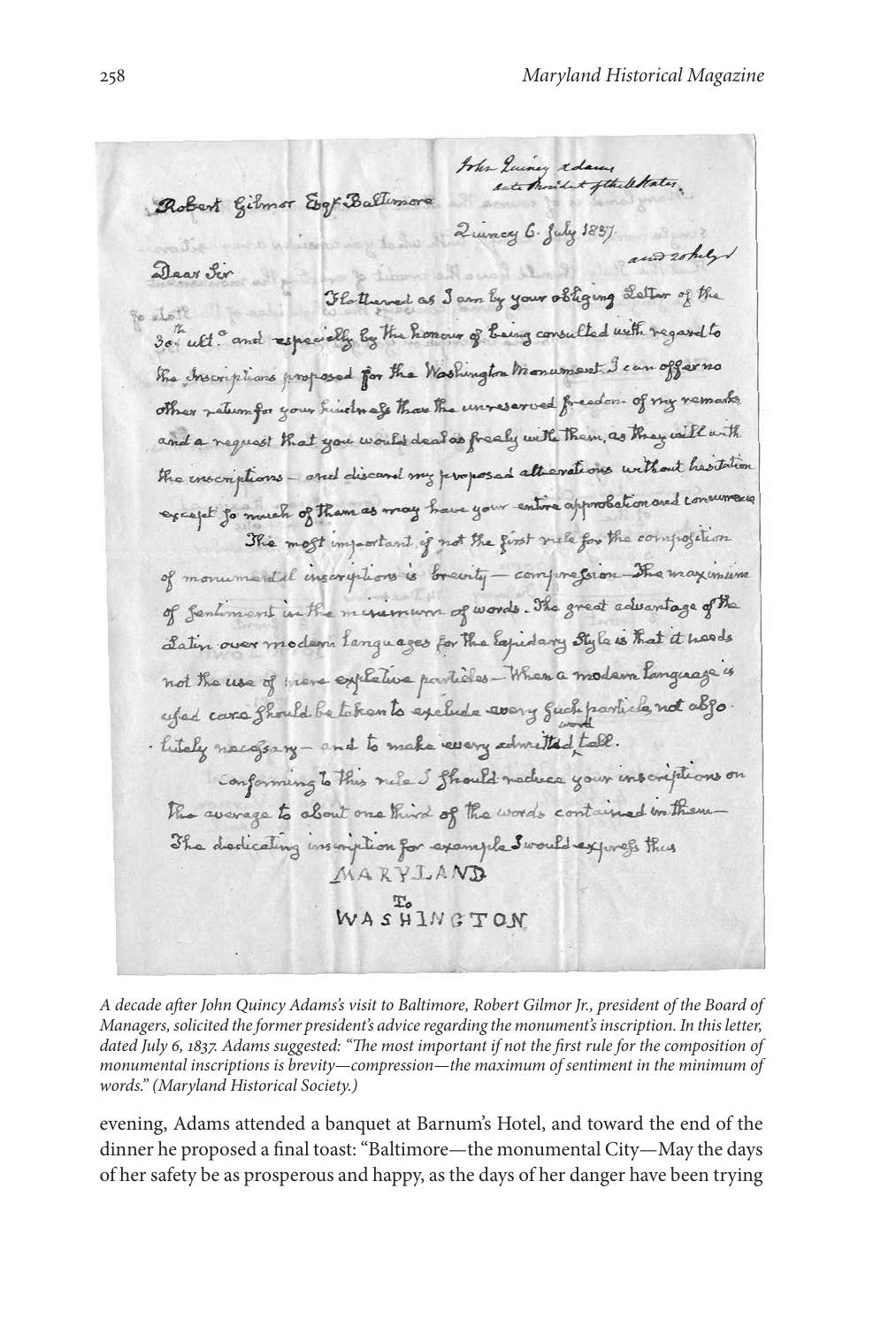and triumphant." Adams recorded this version of the toast in his diary, and the toasts given that evening were published in Baltimore papers such as the *Baltimore Gazette and Daily Advertiser*, and quickly appeared in other American newspapers. 14

However, in toasting Baltimore as the Monumental City, Adams was not coining a new phrase but using one already in the lexicon. Apparently, the first source to give Baltimore the nicknamewasthe *Daily NationalIntelligencer*, the principal newspaper in Washington, edited by Joseph Gales Jr. (1786–1860) and William Winston Seaton (1785–1866). On February 8, 1823, in the middle of a debate over the creation of the Potomac Canal (later called the Chesapeake and Ohio Canal), the *Intelligencer* reported that support for the canal was under discussion in the Maryland legislature but that it might fail because Baltimore was not supporting it. "What delusion is this! What evil genius, more potent than any that fables describe to us has breathed his pestiferous influence over that patriotic and public-spirited city?" According to the paper, Baltimore was not in support because the District of Columbia might benefit from the canal. "If the Canal should benefit the District, it will, at the same time, doubly benefit Baltimore; and we cannot conceive of a more suicidal act, than for Baltimore, *the monumental city*, to interpose her influence in opposition to her own aggrandizement."15 Within days the article was picked up by newspapers in Alexandria and Richmond and likely elsewhere, spreading not only contempt for Baltimore's current stance, but an informal new name for the city itself.<sup>16</sup>

Later evidence suggests that the original article came from Joseph Gales, who had arrived in the United States in 1795 with his father, also a printer. After moving to Washington from North Carolina, he in 1810 became the sole proprietor of the *Intelligencer* until he brought his brother-in-law Seaton into the business several years later. By the early 1820s Gales had emerged as a well-respected publisher and Washington booster, so much so that in 1827 he was elected mayor of the city. In 1828, as mayor, he would participate in the groundbreaking ceremony for the longawaited C&O Canal that had been so hotly contested in early 1823.

The editors' jab at Baltimore's "monumental" character surely provoked disbelief that the city that had accomplished one of the most culturally important statements of the early Republic—the erection of the first public monument dedicated to the father of the American nation—was not supportive of other major civic works that would benefit itself and the region. Perhaps Baltimoreans' priorities were misplaced. Throughout the debate there are hints at financial regional rivalries and national patriotism. By the early 1820s, Baltimore was thriving and had quickly emerged from its rather recent 1797 incorporation into one of the most populous cities in the country. The seat of the federal government had been moved to Washington in 1800, and construction had begun on notable structures such as the Capitol and the White House, but Washington would remain a small town for years to come. It is important to remember that although Pierre Charles L'Enfant (1754–1825) had in 1791 laid out an impressive and heroically-scaled plan forthe city of Washington, by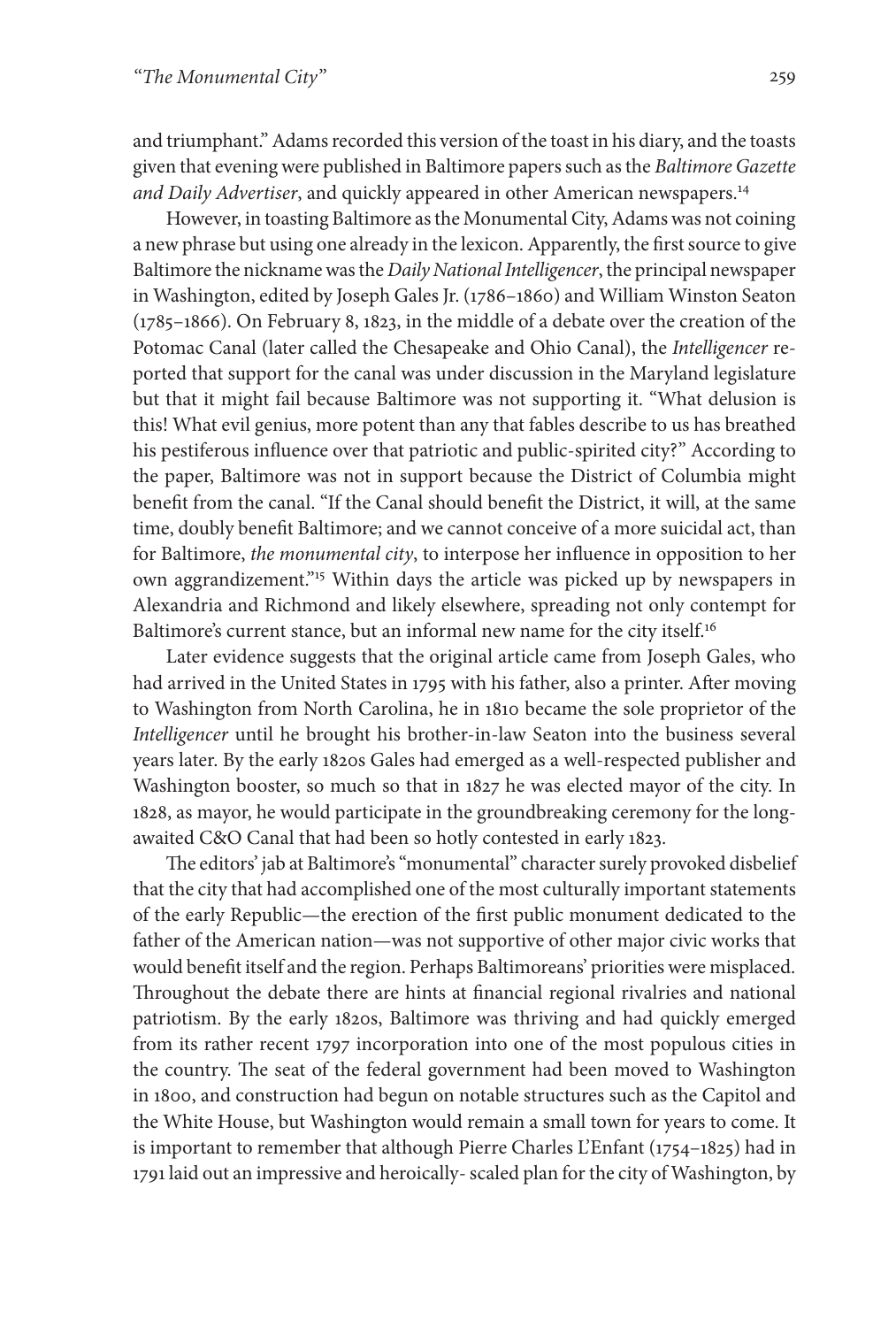the early 1820s little had materialized. Even several decades later, in 1849, the Scottish Robert Baird traveling through the United States, noted that while the capital city took up a large area, it was disappointing for the "village-like appearance of the whole place." The monumental Mall as we know it today is largely a twentiethcentury production. 17

Without question, Baltimore's primary claim to the title of the Monumental City followed from the distinction of erecting the first major memorial to Washington, as a number of nineteenth-century sources suggest. Baird who traveled through Baltimore before going to Washington, observed in discussing the sobriquet that "in so far as America at least is concerned, it would be entitled to the distinction were it only because it contains this noble structure to the greatest of America's sons and statesmen."18 In 1823 when the C&O Canal was under discussion, there were no concrete plansfor aWashington memorial in the national capital, but the monument in Baltimore had advanced significantly toward completion.The column proper was built as far the pedestal for the statue, and while other elements would be completed over the next decade, it was a majestic structure, more than 150 feet tall, roughly equivalent to a fifteen-story building. As of that moment it was the most impressive monumental column in the country, rivaling current European and ancient examples, and it was the only one honoring the father of American democracy.<sup>19</sup>

By 1823, Baltimore was also putting the finishing touches on its Battle Monument. In the same year the Washington Monument was begun, the cornerstone was laid (September 12, 1815) for this second monument, designed by Maximilian Godefroy and located in the square (later Monument Square) originally intended for the Washington Monument, which became available after the Washington Monument was moved to Howard's Woods. Commissioned by the city's Committee of Vigilance and Safety, which enlisted donations for its erection, the monument commemorated those who had fallen in the battles of North Point and Fort McHenry during the Battle of Baltimore.While not nearly as ambitious astheWashington Monument, the Battle Monument was handsomely designed and iconographically rich in decorative symbolism. In early 1822 the city government, which financed some of its construction, acknowledged that although the monument had traditionally been called the Battle Monument, the city was renaming it the Baltimore Monument (a name that apparently did not last). On September 12, 1822, Antonio Capellano's statue symbolic of the City of Baltimore was raised to the top, essentially completing the monument with the exception of its platform and fencing, which were completed several years later. News of the Battle Monument's completion was of national interest, and was picked up by numerous papers up and down the East Coast. Over their subsequent long histories, both monumentswould be the site of important historical and cultural events in the life of the city. 20

Baltimore's Washington Monument and Battle Monument were both begun in 1815, only months after Baltimore emerged largely unscathed in the fall of 1814. But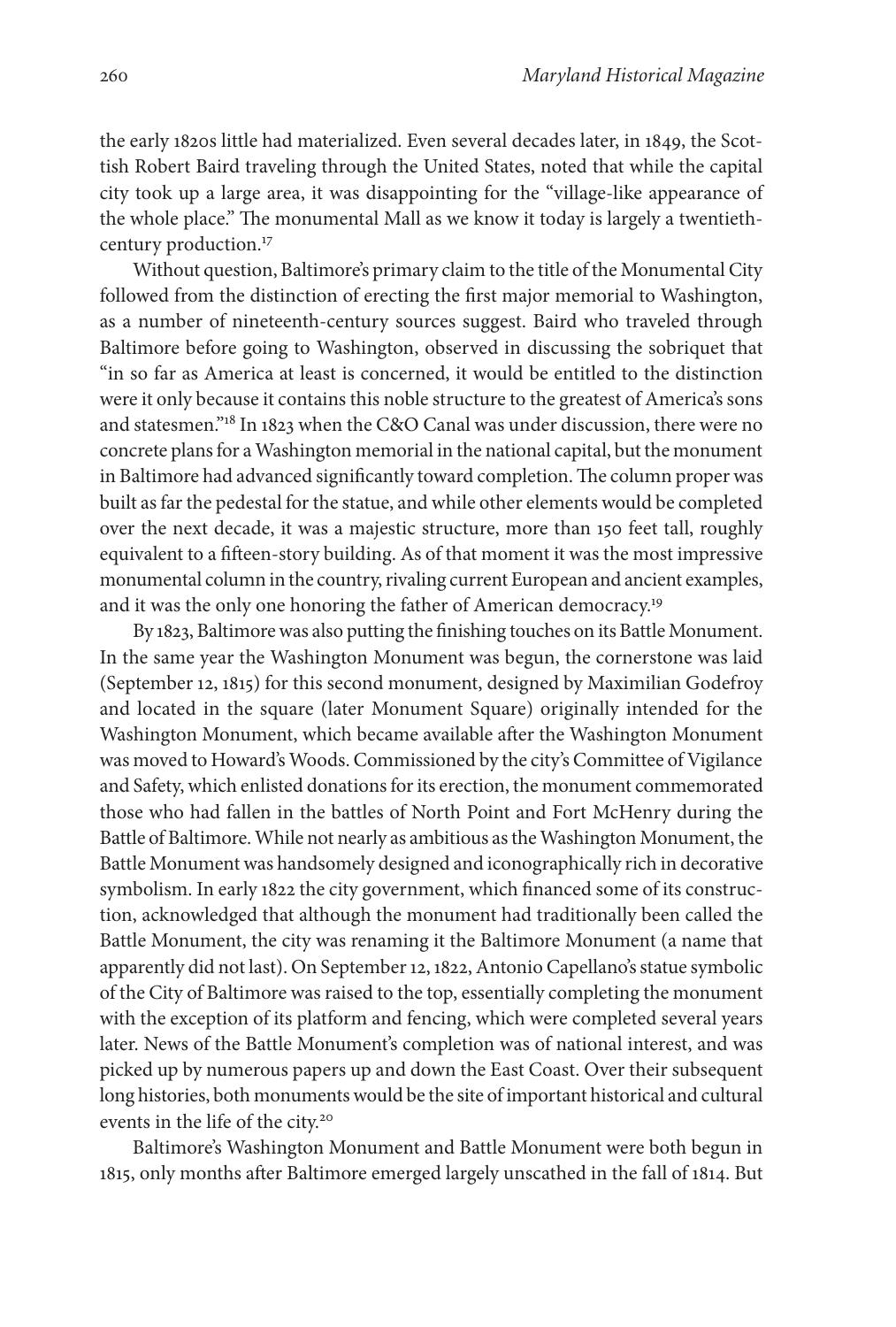while Baltimoreans celebrated, nearby Washington, D.C. had been burned by the British, including its principal governmental buildings the Capitol and the White House—a severe blow to the city and nation. By the early 1820s, these symbolic buildings were in various stages of rebuilding. The city of Washington desperately wanted the perceived boost to its economy promised by the canal. That George Washington himself had fostered an early canal along the Potomac River as a way to connect the East Coast with the West, was likely not lost on those promoting the new canal initiative as a patriotic endeavor in the 1820s.

The editors of the *Intelligencer* were well aware of the "monumental" activities going on in Baltimore, since they routinely reprinted news articles from Baltimore newspapers about the monuments, aswell as advertisements placed by the Washington Monument'slottery. Whether Gales actually coined the phrase "the monumental city" or heard it in conversation from others may never be known, but within days of its initial appearance in the paper, readers were repeating the phrase. Nathaniel H. Carter (1787–1830), the editor of the New York *Statesman* who happened to be traveling from Washington back to New York at the time, stopped in Lancaster, Pennsylvania, on February 12, and wrote an installment of his travelogue that recounted his stay in Baltimore. The editors of the *Baltimore Patriot* choose to reprint this "flattering" account from a "gentleman of observation and fine talents." Carter began by observing that he had left Washington on Monday morning (February 10, two days after the *Intelligencer* article) and that early in the evening he had "arrived at the 'monumental city,' as the Intelligencer fancifully calls it." While he was in Baltimore, local editors showed their colleague the sights. Carter's account devotes most of its space to a description of his visit to the Washington Monument, which, though still awaiting the arrival of the statue on its pinnacle, was complete to the level of the upper balcony. Led by a boywith a lantern, they climbed the stepsto take in the views of the city. Carter thought that, when complete, the monument might provide ideasto a committee in NewYork then entertaining the idea of building their own monument to Washington. Carter was impressed by this "new" city and called it"one of the finest built places" he had ever seen. He found the public springs a rare adornment and admired Latrobe's Merchant Exchange, once again observing that his native city might learn from the experience of the Baltimore merchants. The same page announced that the "Potomac Bill" had been withdrawn from the Maryland House of Delegates and would not be introduced again in the present session.<sup>21</sup>

Some Baltimoreans were quick to take up the new title, including one aggrieved citizen who wrote to the *Intelligencer* claiming that "enemies of the Monumental City" were unfairly attacking Baltimore for opposing the Potomac Canal while supporting the idea of a canal from the Susquehanna to their city. One critic of Baltimore defended his comments, writing that "the magnanimous monumental city of Baltimore gives graves to her enemies."22 The fall of 1823 saw the meeting of a three-day-long Canal Convention in Washington to discuss the building of the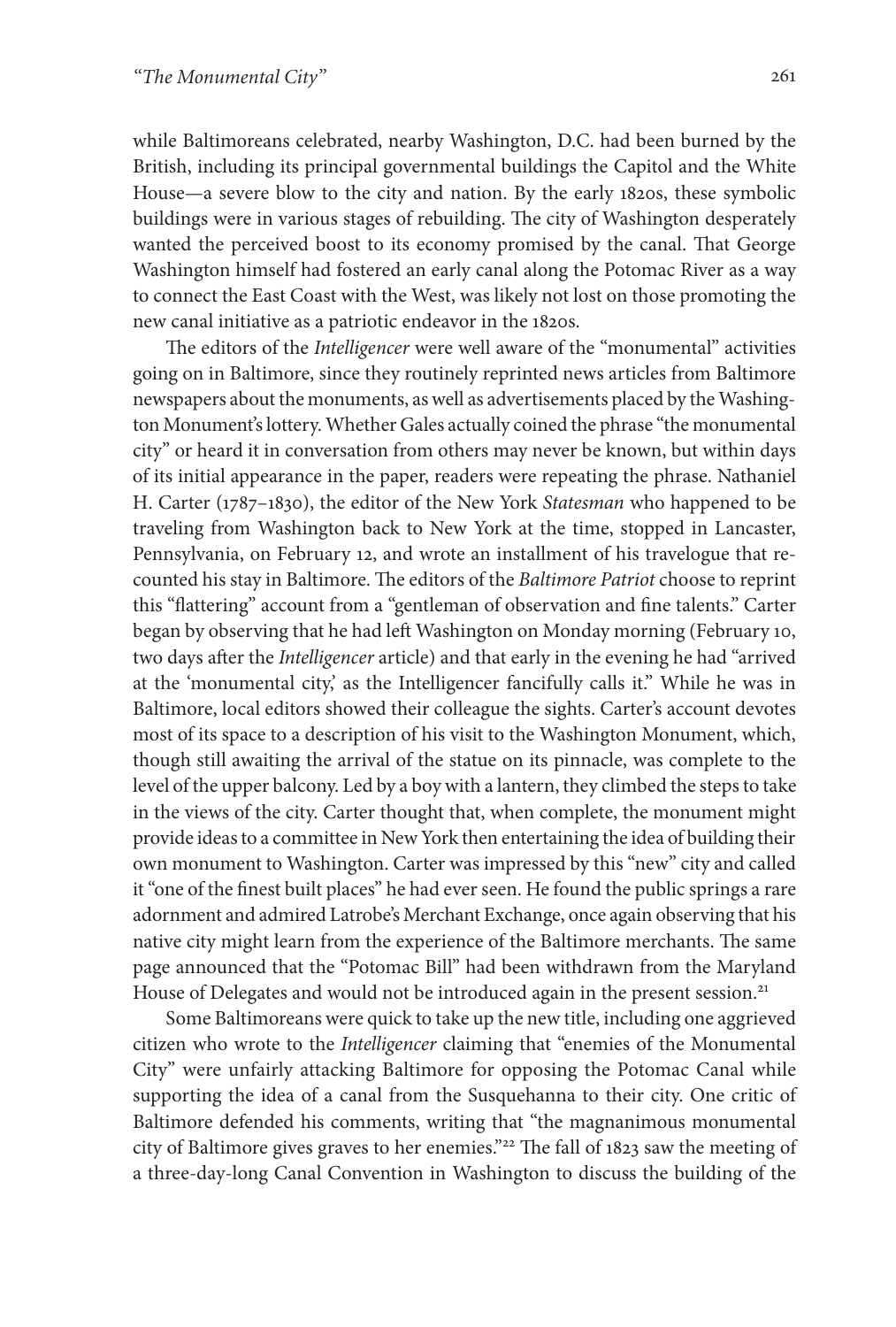C&O Canal, by which time enough Maryland support had been garnered for the project to move forward.

At the conclusion of the meetings, the citizens of the District of Columbia hosted a public dinner for more than a hundred assembled guests and national dignitaries, including representatives from the District, Maryland, Virginia, and neighboring states. According to reports, the toasts at its conclusion were not planned, but many spoke to patriotism and the prosperity to be gained by internal improvements such as the C&O, which would link the Potomac and the Ohio, Maryland and Virginia, and, more generally, the East and the West. Charles Carroll of Carrollton toasted the City of Baltimore."May her benefit from the Potomac and Ohio Canal equal the merit and patriotism of her people." Joseph Gales offered, "Baltimore: the Monumental City—an union of interest and object between her and the city of the Hero, Washington."23

Although Gales's 1823 "monumental" take on the city of Baltimore started as a bit of sarcasm, by the following year the phrase was being used in an honorific and celebratory manner. In 1824, the *Statesman*, whose New York editor Carter had apparently been one of the first to employ the title, published another article repeating that reference to the city that was reprinted in Baltimore and other newspapers. Baltimore's own press used the nickname in discussing plans for the Marquis de Lafayette's visit to the city in 1824. In 1826, when John Cleves Symmes Jr. (1779-1829), bypassed Baltimore on his lecture tour regarding his theories of a hollow Earth, the *Baltimore Patriot*, postulated that he might find some of the cities he had visited in his "concave regions" but not so the "Monumental City." For this "city of monuments and of patriotic devotion" he would look in vain. Later, in 1826 when a new frigate, the *Baltimore*, was launched from its namesake waterfront, the toasts included one by Capt. Alexander Claxton of the U.S. Navy to "The 'Monumental city'—Marble columns may perpetuate her *gratitude*, but this noble frigate establishes her *greatness*."24

In 1827, before President Adams came to Baltimore, several other toasts to the Monumental City had already been published and thus his use of the phrase in his own October 1827 toast was not new at all but established in common usage. Although Adams may have known of the phrase for several years, Joseph Gales was also in Baltimore the day Adams visited North Point and later made his toast, and was one of several Washington residents who called on him in between events. It is not unreasonable to suggest that they might well have discussed the day's activities in "The Monumental City." <sup>25</sup>

Because the phrase emerged from the newspapers, its origin quickly became hard to establish. Baltimore's earliest chronicler, Thomas W. Griffith, in the 1833 edition of his *Annals* of *Baltimore* (1824), recounted Adams's 1827 visit, noting that the president visited the North Point battleground and attended a dinner at Barnum's Hotel, where he "addressed the company in a speech of much erudition of energy, referring to the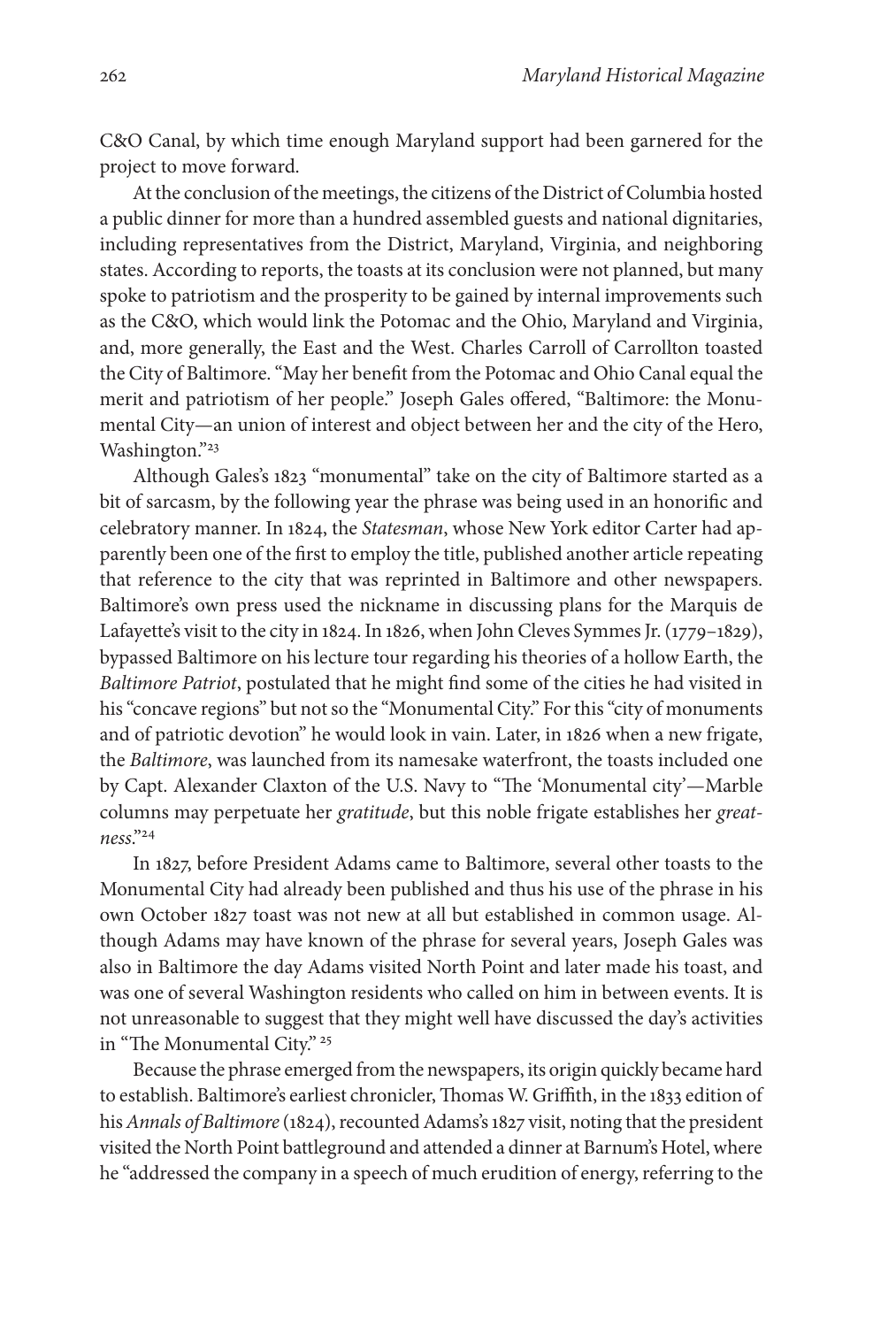gallantry of the Monumental City." In not mentioning Adams's specific toast, Griffith left unclear whether Adams had specifically called Baltimore the Monumental City, or if that was merely the author's own construction. 26

In the early 1830swith histories like Griffith's and illustrated guidebooks like John H. B. Latrobe's Picture of Baltimore (1832) appearing, one need not have read American newspapers in the previous decade to understand Baltimore's claim to its patriotic title. Latrobe devoted a chapter specifically to the city's monuments. "Baltimore is known throughout the Union as the 'Monumental City,' and the pride which is felt in the title, makes the subject worth a separate chapter." British actress Fanny Kemble spent time in Baltimore at just this time, noting, with typical European disdain for the cultural accomplishments of the young United States, that its two monuments had "given Baltimore the appellation the monumental city, which never could have befallen it in any other country under heaven but this." There emerged in the following decades numerous references to the Monumental City in contemporary American and European magazines, journals, and in extremely popular travel accounts like Kemble's and Baird's.<sup>27</sup> Several handsome prints of the Washington Monument also appeared in this period, including William Henry Bartlett's depiction, which was included in Nathaniel Parker Willis's 1840 publication, *American Scenery*. Bartlett's view was reprinted shortly thereafter in Leipzig, Germany, by British-born Albert Henry Payne, who paired it with a cut of Washington's tomb at Mount Vernon (also copied from a Bartlett view), flanking a small portrait of the general. The pairing suggests that Baltimore's Washington Monument functioned as the American monument to Washington until the one planned for the nation's capital slowly took over that distinction after its groundbreaking in 1848. 28

With the appearance ofsuch publications asJohn C. Gobright's*The Monumental City, or Baltimore Guide Book*, and other American and European volumes devoted to travel, the sobriquet was a commonplace by the middle of the nineteenth century. Most of the significant late nineteenth- and early twentieth-century histories of Baltimore, while using the phrase "The Monumental City," do not cite its origin, including Howard's 1873 volume, which took the moniker for its title.<sup>29</sup> By the first years of the twentieth century, the phrase was in such common usage that it appeared in dictionaries listing "Notable American Sobriquets," where, in looking up "Baltimore," one found "See Monumental City."30

Baltimore had had other nicknames prior to Monumental City, including apparently somewhat briefly around 1812 the less flattering "Mobtown." When war was declared on Britain in that year, a group in favor of war demolished the office of the *Federal Republican and Commercial Gazette* because the paper had denounced the war. Several people were killed in the following days. Over the years, this name would bubble up again in the presswhenever a public disturbance brought the earlier civil disgrace to mind. Perhaps indicative of the relative popularity of "Mobtown" and "The Monumental City" as references to Baltimore is the number of times each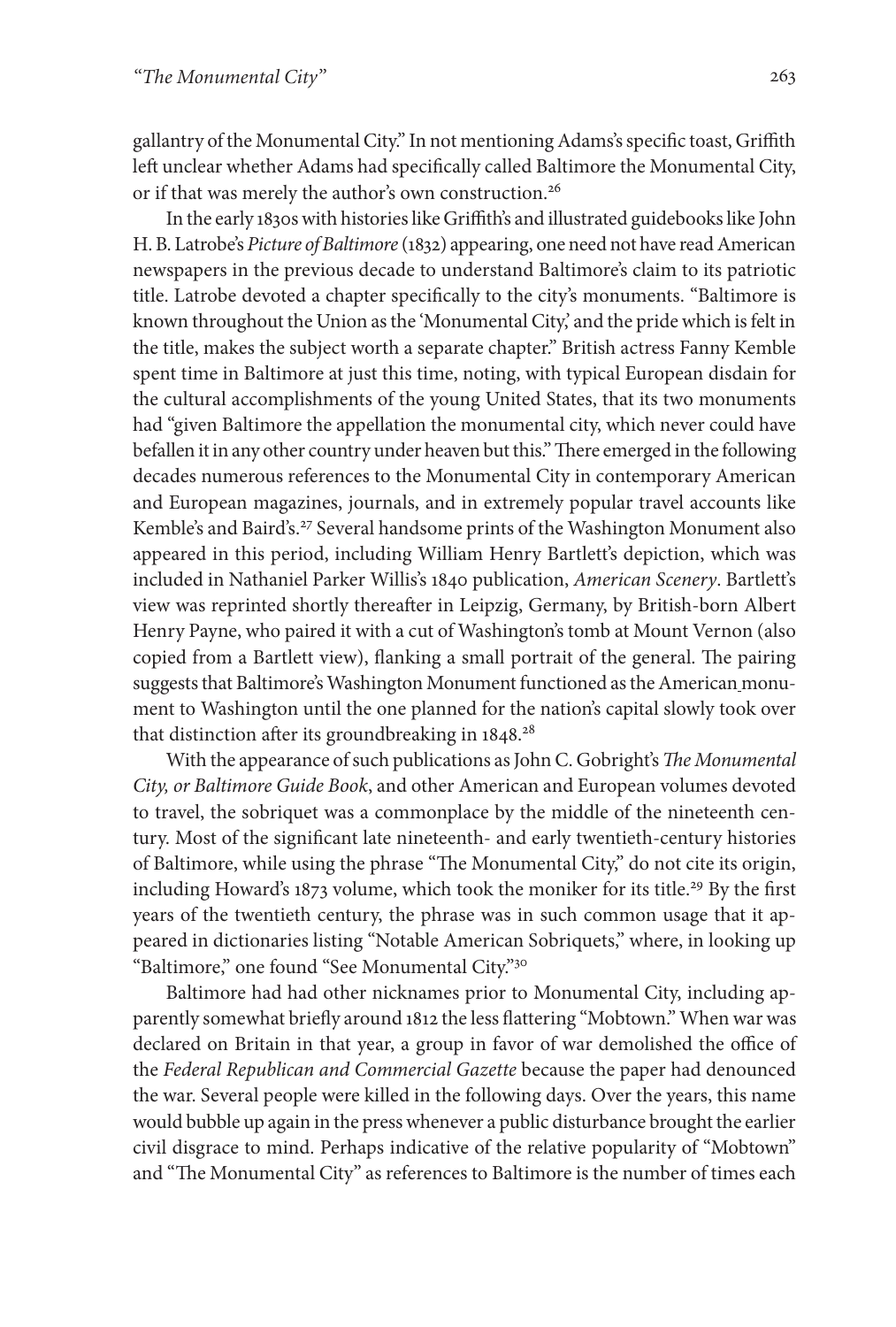appears in available online newspaper searches encompassing the hundred years between 1812 and 1912. "Mobtown" was used to describe Baltimore perhaps fewer than one hundred instances, while "The Monumental City" came up nearly seven thousand times.31

Given that for nearly 150 years the origin of Baltimore's monumental nickname seems to have been unknown, how is it that the present day believes it was first uttered by John Quincy Adams? In 1971, director of the Peale Museum and Baltimore historian Wilbur Harvey Hunter, writing a brief essay about public sculpture in the city, was apparently the first to state that Adams's 1827 toast was the origin of the city's moniker. His discovery of this information seems to be the basis for assumptions by others whose writing has appeared in numerous online sources and published books up to the present.32

Hunter's discovery came at a time when Baltimore was eagerly seeking a catchy slogan to rebrand the city. In July 1974, the Baltimore Promotion Council, looking for a way "to lure tourists and conventions," enlisted several advertising agencies to come up with a new slogan under the theme: "Baltimore has more history and unspoiled charm tucked away in quiet corners than most American cities put in the spotlight." Using images such as the Washington Monument, "The Block," and pictures of white marble steps, the campaign observed: "While the wrecking balls of other cities have been busy leveling tradition in the name of progress, Baltimore has been meticulously rerouting progress around its history." The rhetoric of this pre–Inner Harbor redevelopment campaign came in response to the very recent defeat of the proposed highway extension that would have destroyed much of Federal Hill and Fells Point. As the "Charm City" campaign got further underway in 1975, Mayor William Donald Schaefer was pictured holding brochures with the Washington Monument, among other icons, on the cover. As the 1976 American bicentennial approached, the campaign was promoted as a link to Baltimore's history with the expectation that many would be traveling through the city on their way to the national capital.<sup>33</sup>

Although the campaign focused on Baltimore's "successful interplay of preservation and progress," and promotional films featured the Washington Monument and Mount Vernon Place, what had made Baltimore "The Monumental City" was conspicuously absent in the dialogue. In fact, in the significant newspaper announcements of the campaign, that early designation was not even mentioned. By mid-1976 the campaign was thought to be a dud. According to the leadership of the Greater Baltimore Committee, there was not significant "buy-in" into the campaign, with some civic leaders claiming that it "seemed small townish." By 1977 plans were underway to adopt a new slogan, "Baltimore than you know," and others would follow to this day.34

Despite the initial disappointment in the "Charm City" marketing campaign, over the next four decades, as a number of other slogans came and went, this one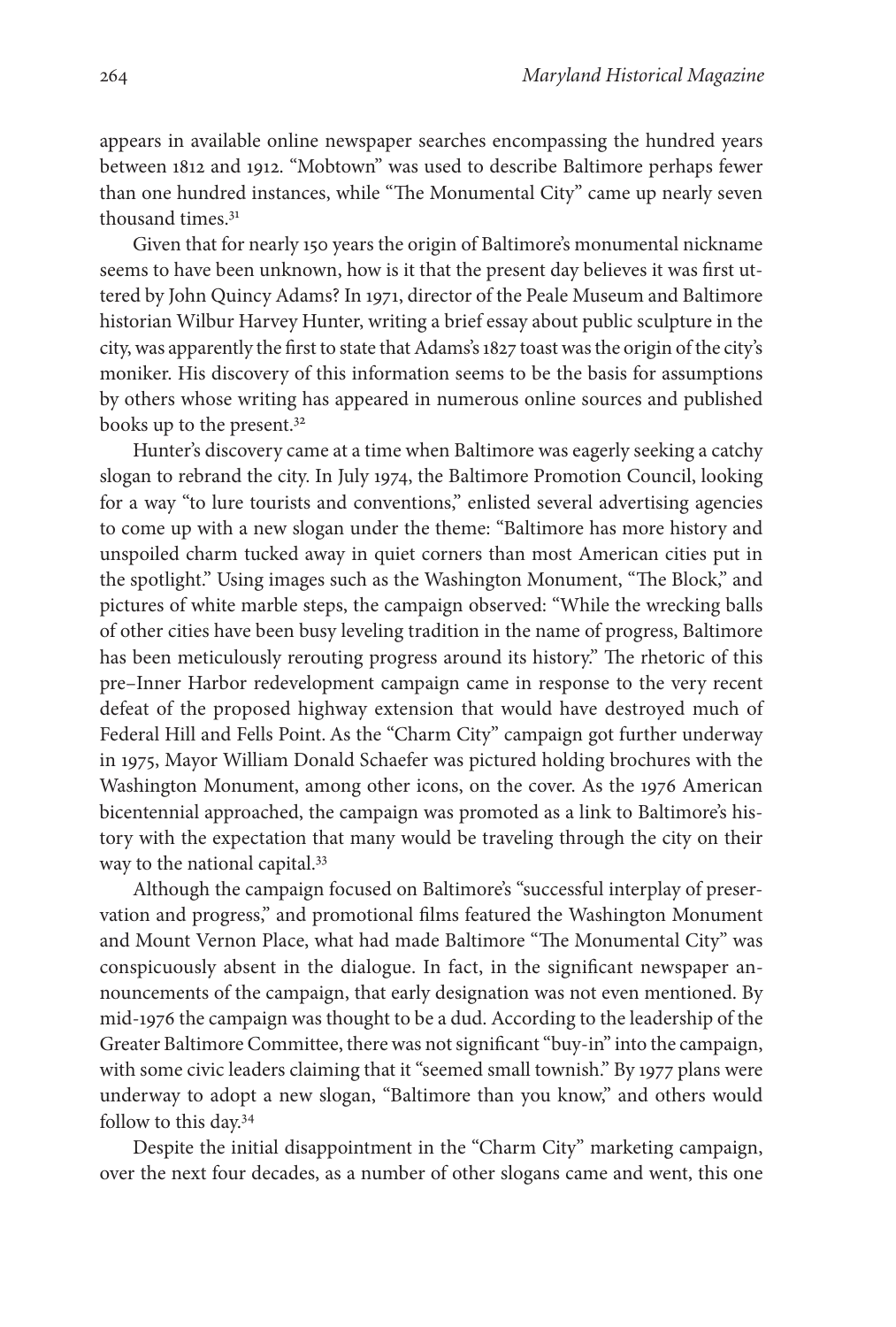has had the longest staying power. Most subsequent campaigns focused on the newly built Inner Harbor, and by 2003 the harbor was thought to be the "natural" focus of any marketing strategy, even though defining the spirit of the city was thought to be a "Monumental task." As the city approached the bicentennial of the War of 1812, the 1814 Battle of Baltimore, and the writing of"The Star-Spangled Banner" by Francis Scott Key, some, such as video documentarian Mike Wicklein, argued that these campaigns were futile, and that the city might be better served by using ideas expressed in Francis Scott Key's National Anthem:"free and brave." Wicklein, while acknowledging that "The Monumental City is an old tag that still applies and gets used," did not make the connection that the very monuments that gave rise to the name "Monumental City" in fact stand for American democracy and its freedoms and honor those brave souls who fought to preserve them. As this article goes to press, the City of Baltimore has officially adopted yet another slogan, "Baltimore: Birthplace of The Star-Spangled Banner," hoping to capitalize on the recent success of its bicentennial celebrations. 35

As Wicklein noted, however, "The Monumental City" has never completely gone out of use. It seems to appear when Baltimoreans desire to evoke pride in their past, orwhen discussing the present, to challenge current cultural expressionsto live up to the nationally important and recognized events of the past. What sets "The Monumental City" apart from modern slogans, is that unlike them it was not created by city "promoters" or branding campaigns. It was, in fact, begun by others outside the city, and even though originally ironic, at its core, the appellation recognized that Baltimore had accomplished something vitally important to the new nation—the erection of the first heroic monument to honor the father of American democracy and American nationhood. 36

#### **NOTES**

1. George W. Howard. *The Monumental City, Its Past History and Present Resources* (Baltimore: J.D. Ehlers & Co., 1873), 68.

2. Howard does not discussthe board thatwasformed to build the monument in the national capital, or its subsequent completion by the U.S. government; on this within the context of Robert Mills's career, see John M. Bryan, *Robert Mills, America's First Architect* (New York: Princeton Architectural Press, 2001), 289ff.

3. Howard. *The Monumental City*, 68. Howard's account is generally accurate, but much more precise accounts have since been assembled.

4. A concise history focused on the monument remains J. Jefferson Miller II, "The Designs for the Washington Monument in Baltimore," *Journal of the Society of Architectural Historians,* 23 (1964): 19–28. On the Baltimore Washington Monument within the context of Mills's career, see Bryan, *Robert Mills*, 105ff. The earlier date of the sculptural memorial for the site made available by the eventual demolition of the courthouse was not known to the above authors. It is discussed in "Miscellany:Improvementsin Baltimore, From the Baltimore *Evening Post*," May 1, 1807, *Newburyport (Mass.) Herald*.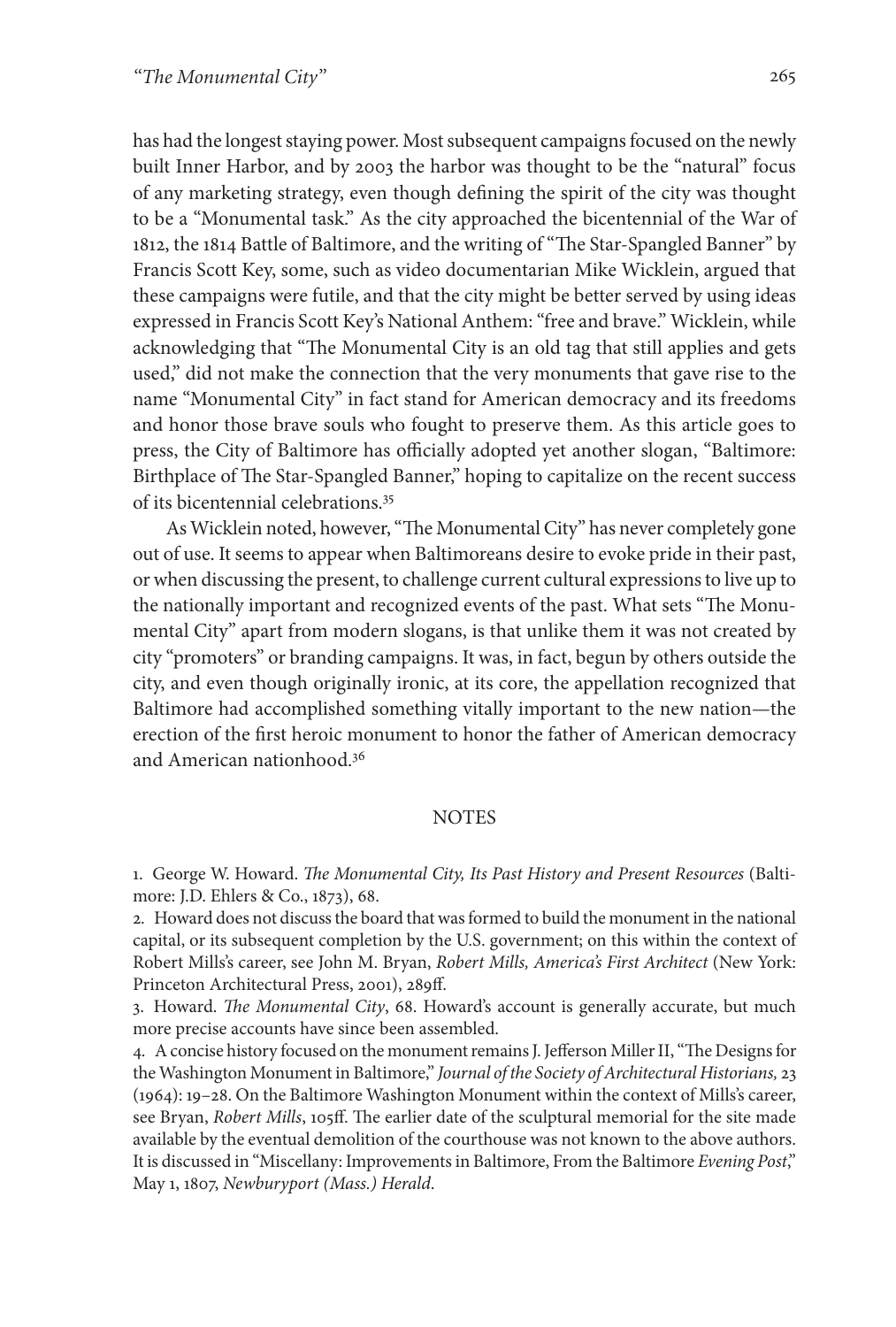5. Miller, "Designs for the Washington Monument in Baltimore," 19, quotes from the original petition. See "An Actrespecting a Monument or Statue to the memory of Washington," *Laws of Maryland, November Session 1809*, chap.113. Miller, 23, quotes Mills's"American" qualifications. See the competition notice in "Monument to the Memory of General Washington," *Baltimore Patriot*, March 11, 1813. This lament regarding American sculptors and architects is repeated a decade later in "Opinions Abroad—American Painters," *Boston Commercial Gazette,* November 11, 1824.

6. Gilmor noted both of these concernsin hisletterto Mills, May 2, 1814, as quoted in "Robert Mills and theWashington Monument in Baltimore," *Maryland Historical Magazine*, 34 (1939): 159–60. Gilmorin his letters to Mills, August 7, 1814 and January 21, 1815, discusses his efforts with Howard, as published in "Robert Mills and the Washington Monument in Baltimore," *Maryland Historical Magazine*, 35 (1940): 178, 179. The design as it stood at the time of the cornerstone laying is reproduced as the frontispiece of the publication documenting the entire ceremony. See *An Authentic Account of all the Proceedings on the Fourth of July, 1815, With Regard to Laying the Corner Stone of the Washington Monument, Now Erecting in the City of Baltimore* (Baltimore, 1815).

7. *An Authentic Account of all the Proceedings*, 5–8. The complete text was published in the Baltimore newspapers and picked up in a number of American cities.

8. On the cornerstone contents see Yvonne Wenger, "Messages from long ago: Contents of Washington Monument time capsules revealed," *Baltimore Sun*, June 2, 2015. See "The 4th of July, 1815," in the Baltimore *American and Commercial Daily Advertiser*, July 6, 1815.

9. Although extensive documentation of the building of the monument survives in the Washington Monument Papers, MS. 873, MdHS, a detailed account of its construction is not provided in most standard modern sources on the column. The general patterns can be gleaned from the bills and receipts in the financial records, Box 4.

10. These ideas are explored in the author's work on Baltimore's Robert Gilmor Jr., who for many years was the president of the board of managers of the Washington Monument. For a cross-section of these ideas, see the Lance Humphries, "Gilmor, Nationalism, and National Organizations, in "Robert Gilmor, Jr. (1774–1848): Baltimore Collector and American Art Patron," (Ph.D. diss., University of Virginia, 1998), chapter 9. Most recently the author discussed these ideas in a lecture "Baltimore's Washington Monument and the Development of National Artistic Symbols in the New Republic," delivered at the George Washington Symposium "The Face of the Nation: George Washington,Art, andAmerica*,*" George Washington's Mount Vernon, November 2014.

Important early understandings of the emergence of culture in the United States include Lillian B. Miller's *Patrons and Patriotism: The Encouragement of the Fine Arts in the United* States, 1790-1860 (Chicago: The University of Chicago Press, 1966), reflecting the interpretations of its time in suggesting that Americans largely wanted to break away from European culture. Newer interpretations, including the author's and that in Gordon S. Wood's *Empire of Liberty: A History of the Early Republic, 1789–1815* (New York: Oxford University Press, 2009), suggest that these new Americans wanted to embrace all Old World culture and move it forward in whatever direction the emerging "new" American culture dictated. See especially Wood's Chapter 15, "The Rising Glory of America."

11. This discussion of Congress's plans for a monument to Washington is based on Vivien Greene Fryd, *Art & Empire: The Politics of Ethnicity in the United States Capitol, 1815–1860* (New Haven: Yale University Press,1992), 62–63.The various proposalsinclude: House, *Mausoleum toGeneral Washington*, 6thCong., 2d sess., December19,1800,American State Papers Miscellaneous, no. 138:215–16. Earlier discussions included: Senate, *Obsequies of General*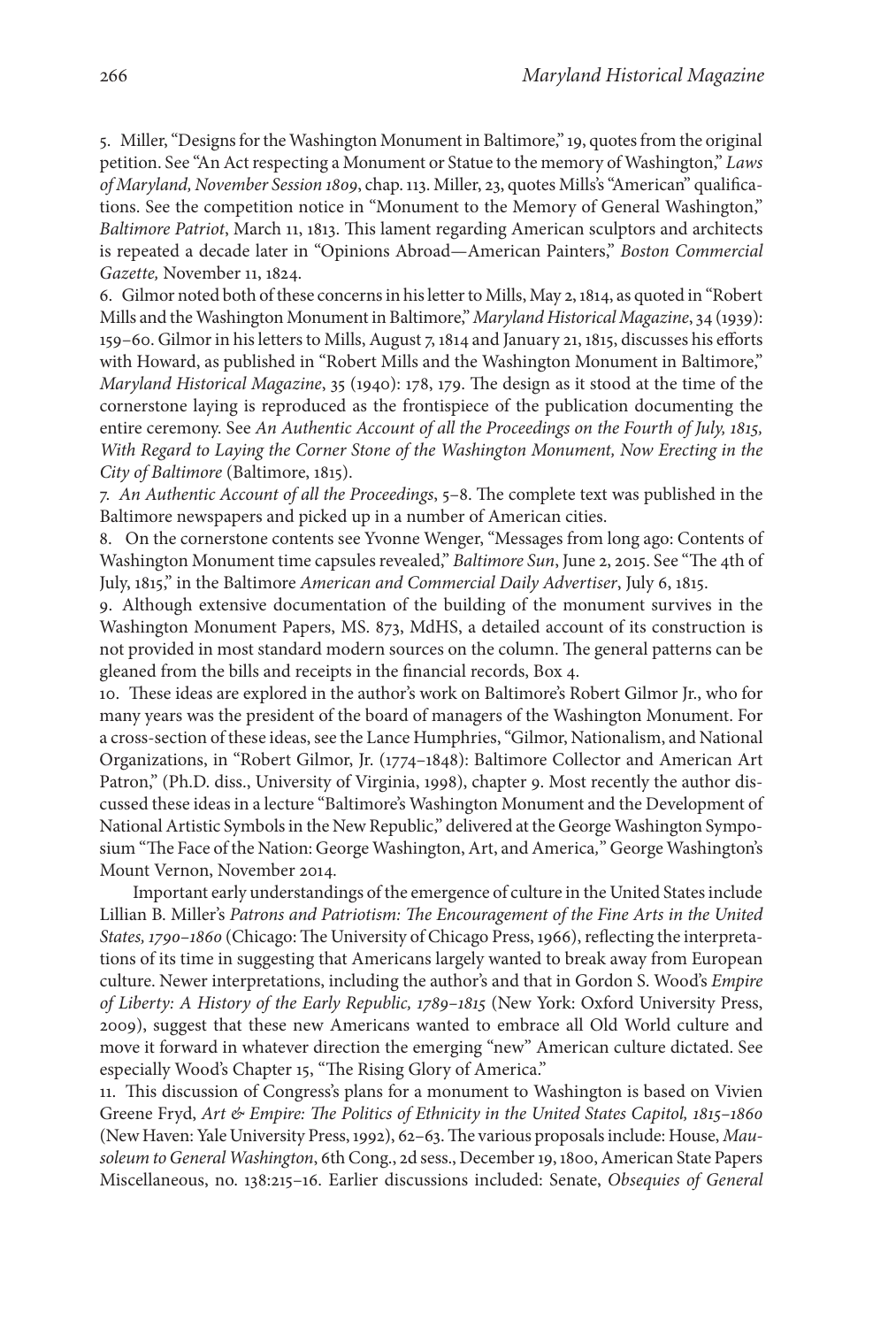*Washington*, 6th Cong., 1st sess., December 23, 1799, American State Papers Miscellaneous, no. 115:191; House, *Statue and Monument to the Memory of General Washington*, 6th Cong., 1st sess., American State Papers Miscellaneous, no. 135:214; as cited in Fryd.

12. On the original proposalsee Fryd, *Art & Empire*, 62. On the mausoleum see Kirk Savage, "The Self-made Monument: George Washington and the Fight to Erect a National Memorial," *Winterthur Portfolio,* 22 (1987): 228–31. Savage does not address the issue of the intended sculpture, only the mausoleum.

13. The modern origins of this notion are discussed below. On the purpose of the visit see "Visit of the President of the U.S.," *Baltimore Gazette and Daily Advertiser*, October 15, 1827, which reprinted the committee's invitation letter to Adams and his response. See John Quincy Adams, entries for October 14–16, 1827, Diary 37, Adams Papers, Massachusetts Historical Society. Adams noted his two-year-old promise on his final day in Baltimore, October 16.

14. On the North Point visit and the evening's celebrations and his toast see Adams's entry for October 16, 1827, Diary 37. The printed versions differ only slightly in punctuation and capitalization; see for instance "Baltimore, Wednesday, October 17, 1827," in that date's issue of the *Baltimore Gazette and Daily Advertiser*. Adams's Baltimore toast was reprinted in the papers of the significant East Coast cities as well as others. The assumptions about the spread of the phrase are made possible by the database of American Historical Newspapers created by Newsbank. The inquiry is of course limited by the accuracy of the OCR (Optical Character Recognition) used to create the word search terms from images of the scanned newspapers. On the erection of the North Point monument and these attributions, see the account of it in the column "Baltimore, July 28," in the issue of that date, Baltimore *American and Commercial Daily Advertiser*.

15. See the column "Saturday, February 8," in the issue of that date, 1823, *Daily National Intelligencer*, hereafter *Intelligencer*. The assumption that this is the first use of the phrase is based on currently available newspapers in Newsbank's American Historical Newspapers series, and the many scans of books and periodicals nowavailable on Googlebooks.As other materials are scanned and made available this interpretation could change.

16. See the reprints in respectively, *Alexandria Herald,* February 10, 1823, and *Enquirer,* February 13, 1823.

17. SeeRobert Baird,*Impressions and Experiences of theWestIndies and NorthAmerica in 1849* (Edinburgh, 1850), 2:191. On the Mall see Richard Longstreth, ed., with a new introduction by Therese O'Malley, *The Mall in Washington, 1791–1991*, National Gallery of Art, Studies in the History of Art, vol. 30 (Washington: National Gallery of Art, 2002).

18. Many nineteenth-century accounts discuss both the Battle and Washington Monuments (and mention other monuments), as did Baird, before making this observation. See his *Impressions and Experiences of the West Indies and North America in 1849,* 2:188. In 1845, when Baltimore was considering improving the public squares around the Washington Monument, it noted of the monument that it was "the proud column which has given our home the distinguished name of the 'Monumental City.'" See *Journal of the Proceedings of the First Branch of the City Council of Baltimore, January Session, 1845* (Baltimore, 1845), 357. T. Addison Richards, writing of Baltimore, noted that the monument was "chief among the structures of this kind, from which Baltimore has won the name of the Monumental City." See Richards's *Appleton's Illustrated Hand-Book of American Travel, Part II.The Southern and Western States, and the Territories* (New York, 1857), 199. At the end of this period Charles L. Shipley, writing in his "Monuments of the 'Monumental City,'" *Book of the Royal Blue,* vol. 10, no. 12 (September 1907), 1, notes that the title arose from building the first monument to Washington. Notably he observed that more recently the title has been questioned because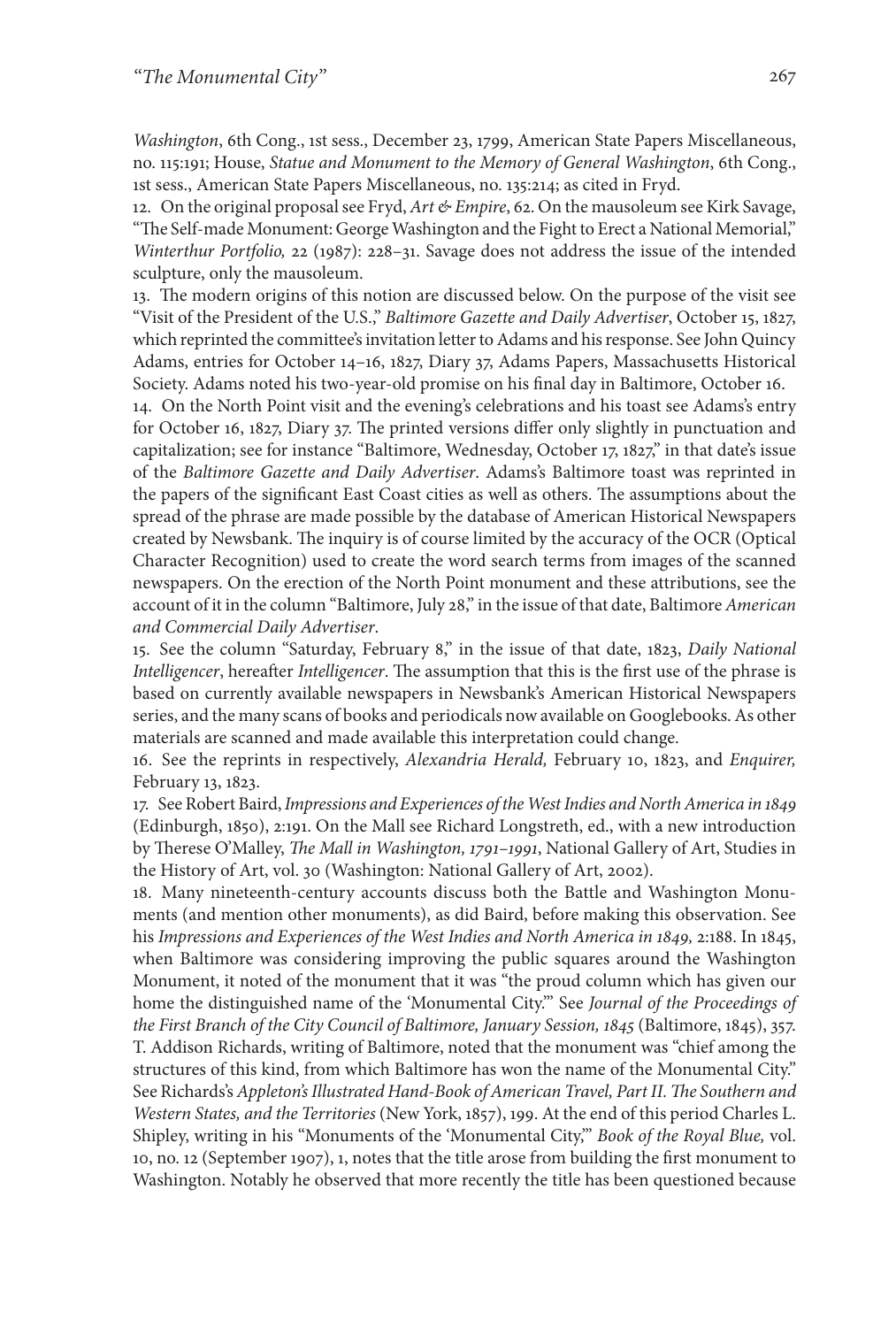other American cities now have as many if not more memorials than Baltimore. This early article hints at reasons why the sobriquet lost some of its potency in the twentieth century, especially as the nearby city of Washington, D.C. expanded its monumental core on the National Mall.

19. Several years later, on July 4, 1827, the residents of Boonsboro, Maryland, began erecting a memorial of rough-hewn stone on a prospect on the nearby South Mountain. Discussed in the local Hagerstown, Maryland, newspaper ("Washington's Monument, Near Boonsborough," *Torch Light,* July 12, 1827), the story was picked up by several papers available in American Historical Newspapers, but does not seem to have garnered much notice at the time. Its location in a rural setting did not lend itself to newspaper notices. Around the turn of the twentieth century, the Boonsboro monument emerges in newspaper articles amid a debate over whether it or the Baltimore monument was the first. It has crumbled into a ruin and been rebuilt several times.

20. On the Battle Monument within Godefroy's career, see Robert L. Alexander, *The Architecture of MaximilianGodefroy* (Baltimore:The Johns Hopkins University Press,1974), 101–12. On these specific details in the Battle Monument see name change, "City Ordinances, 18," *Baltimore Patriot,* February 28, 1822; plans for statue and work to be done, "The Baltimore Monument," ibid., September 3, 1822; and statue raising, "The Battle Monument," ibid., September 13, 1822.

21. See "Baltimore," which introduces the reprint of Carter's account penned in Lancaster, *Baltimore Patriot,* February 19, 1823. Carter's account was probably published in his own newspaper, but the 1823 editions of that paper are not among those scanned by Newsbank. Other than this Baltimore reprint, the article does not appear to have been picked up in its entirety by others available in the scanned collection, although an excerpt omitting the first paragraph where the monumental city is mentioned was published in *Spooner's Vermont Journal*(Windsor, Vermont) on February 24,1823.Carter's observation about the *Intelligencer* "fancifully" calling Baltimore "The Monumental City" is the most compelling evidence that this is, in fact, the earliest reference to the term.

22. See "To the Editors," *Intelligencer,* July 3, 1823; and Rowland's response in "To the Editors," in ibid., July 23, 1823.

23. See "Chesapeake and Ohio Canal," and "Grand Union Canal Dinner," in the *Intelligencer,* November 11, 1823. These articles were picked up by many other papers including the *Baltimore Patriot*.

24. On 1824–1826 usage of the name,see "E. Bourne'sCash Store," *The [NewYork] Statesman,* August 3, 1824. This article was reprinted in the *Baltimore Patriot,* August 5, 1824, as well as a number of other papers. On Lafayette, see the untitled notice, *Baltimore Patriot*, August 9, 1824, an article that was reprinted in at least the Easton, Maryland, paper. Accounts of his visit use the term in other cities including "Gen. Lafayette," *Intelligencer,* October 9, 1824. On the Symmes visit, see the untitled notice in the *Baltimore Patriot,* May 20, 1826, On the frigate toast see "The Collation," *Intelligencer,* October 17, 1826.

25. On the other toasts, see "Fourth of July," *Hallowell [Maine] Gazette,* July 18, 1827, listing toasts held in various cities on the Fourth, and "Marion Rifle Crops," *Gloucester [Mass.] Telegraph,* July 21, 1827, reprinting a Georgetown (D.C.) notice. Adams noted that Gales was his visitor on October 16, 1827, Diary 37.

26. Thomas W. Griffith, *Annals of Baltimore* (Baltimore, 1833), 265.

27. John H. B. Latrobe, *Picture of Baltimore, Containing a Description of all Objects of Interest in the City; and Embellished with Views of the Principal Public Buildings* (Baltimore, 1832), 182. In addition to the Washington and Battle Monuments, Latrobe included the Armistead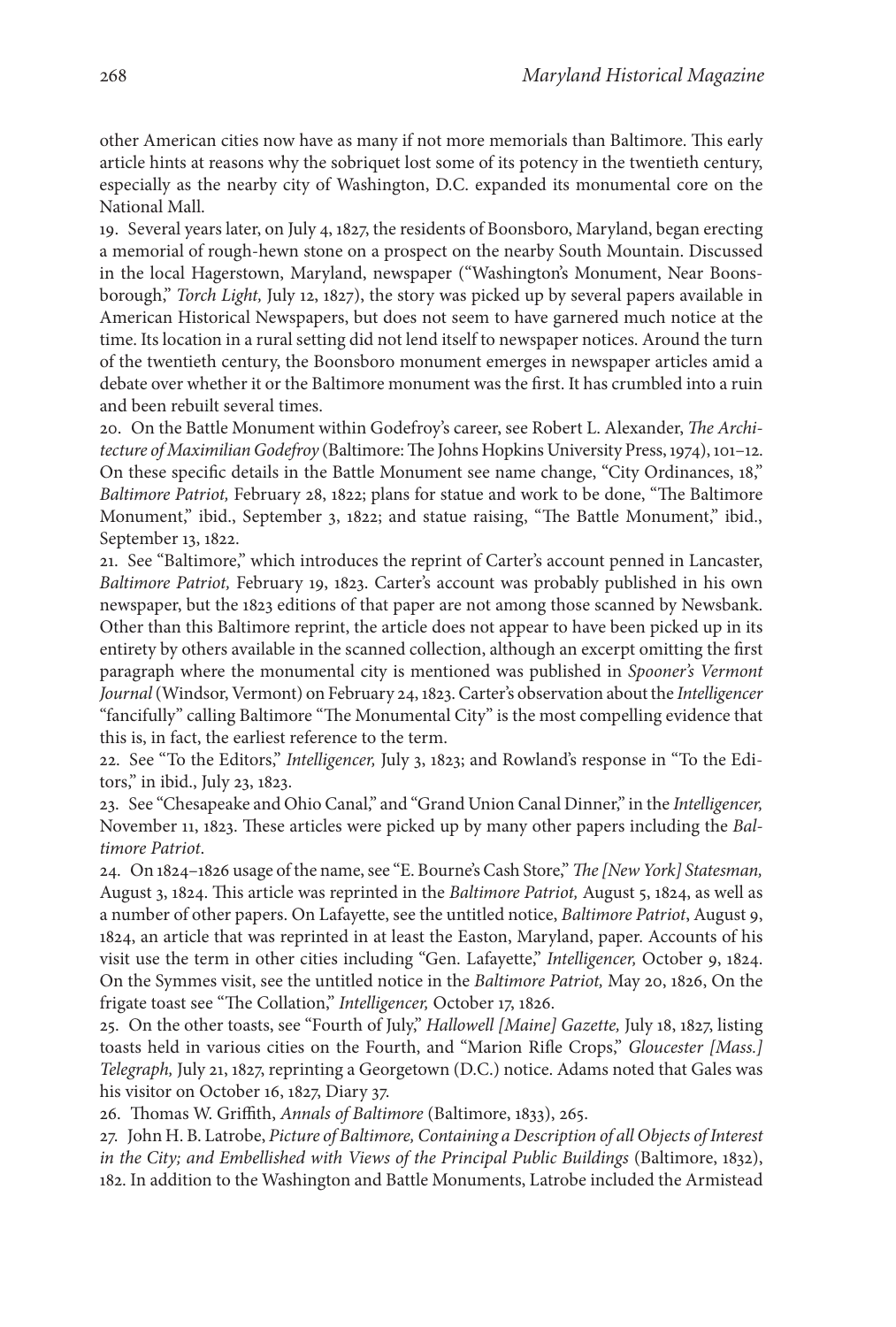Monument. Frances Anne [Kemble] Butler, *Journal of a Residence in America* (Paris, 1835), 231–32.

28. See Nathaniel ParkerWillis,*American Scenery; Or, Land, Lake, and River*(London, 1840), 2:92–93. The prints in the volume had been issued serially in the late 1830s. The Payne view is sometimes dated to 1844. It appears to have been issued in several versions, including one without the portrait in the middle.Charles Edward Lester, in 1845 discussing the Washington Monument in Baltimore and the recently completed Bunker Hill Monument, questioned whether the former was a "national" tribute, arguing that it was not "national" because it was not in the nation's capital or sponsored by the federal government. See his *The Artist, the Merchant, and the Statesman, of the Age of the Medici, and of Our Own Times* (New York, 1845), 2:124–28. At the time his book was published, Mills's monument in Washington had not yet been begun.

29. Though a comprehensive search is not possible, several of the most commonly used compilations and anecdotal histories have been examined, including: Brantz Mayer, ed. *Baltimore: Past and Present, With Biographical Sketches of its Representative Men* (Baltimore,1871), mentions the term once (157). J. Thomas Scharf, *History of Baltimore City and County, From the Earliest Period to the Present Day: Including Biographical Sketches of Representative Men* (1881; repr., Baltimore: Regional Publishing Co., 1971), appears not to use the term. Clayton Coleman Hall, ed. *Baltimore: Its History and Its People*, 3 vols. (NewYork and Chicago: Lewis Historical Publishing Company, 1912), used the term throughout to describe the city (often referring to Howard's work), but uncredited. Letitia Stockett, *Baltimore: A Not Too Serious History* (1928; repr., Baltimore: The Johns Hopkins University Press, 1997) mentions (20) the title but does not provide a source. Francis F. Beirne, in his *The Amiable Baltimoreans* (1951; repr., Baltimore:The Johns Hopkins University Press,1984) titles chapter 7 "The Monumental City" but does not discuss the origin of the name. Bierne, 102, notes that as of the date of publication the term was "seldom" heard. He states, probably incorrectly (94), that the term was used "quite as widely" as the name Mobtown, which modern book and newspaper search capabilities would seem to disprove.

30. Gobright's volume was published in Baltimore by Gobright & Torsch, 1858. A number of turn-of-the-century publications have similar references; this reference is from Francis Andrew March and FrancisAndrew March Jr.,*AThesaurus Dictionary ofthe English Language* (Philadelphia, 1906), p. 65 of the appendix section.

31. On the 1812 riots, see Paul A. Gilje, "The Baltimore Riots of 1812 and the Breakdown of the Anglo-American Mob Tradition," *Journal of Social History,* 13 (1980): 556 and n55. Gilje cited Scharf's 1881 volume as well as Beirne's 1951 book on the term. Modern newspaper searching, unavailable to Gilje, seems to confirm that while there were earlier mobs in Baltimore, for instance in 1807 around the Luther Martin affair, "mobtown" was coined in 1812.

As with any historical newspaper search, this data is only as good as the OCR software used to scan the material. These assumptions are based on a search from 1812 to 1912 in all American newspapers available in American Historical Newspapers created by Newsbank. Several searches were conducted including "mobtown and Baltimore," "'mob town' and Baltimore," and "'monumental city' and Baltimore." Other searches without Baltimore would increase the numbers, but, for instance, with "mobtown" it would include references to other cities called "mobtown"—which did occur. This data seems to refute notions about the pervasiveness of the term mentioned by Gilje, citing Beirne (who had stated that "mobtown" was frequently used).

32. Wilbur Harvey Hunter,"The Monumental City," in *The Rinehart School of Sculpture 75th Anniversary Catalogue 1896–1971*(Baltimore:The Maryland Institute, College ofArt andThe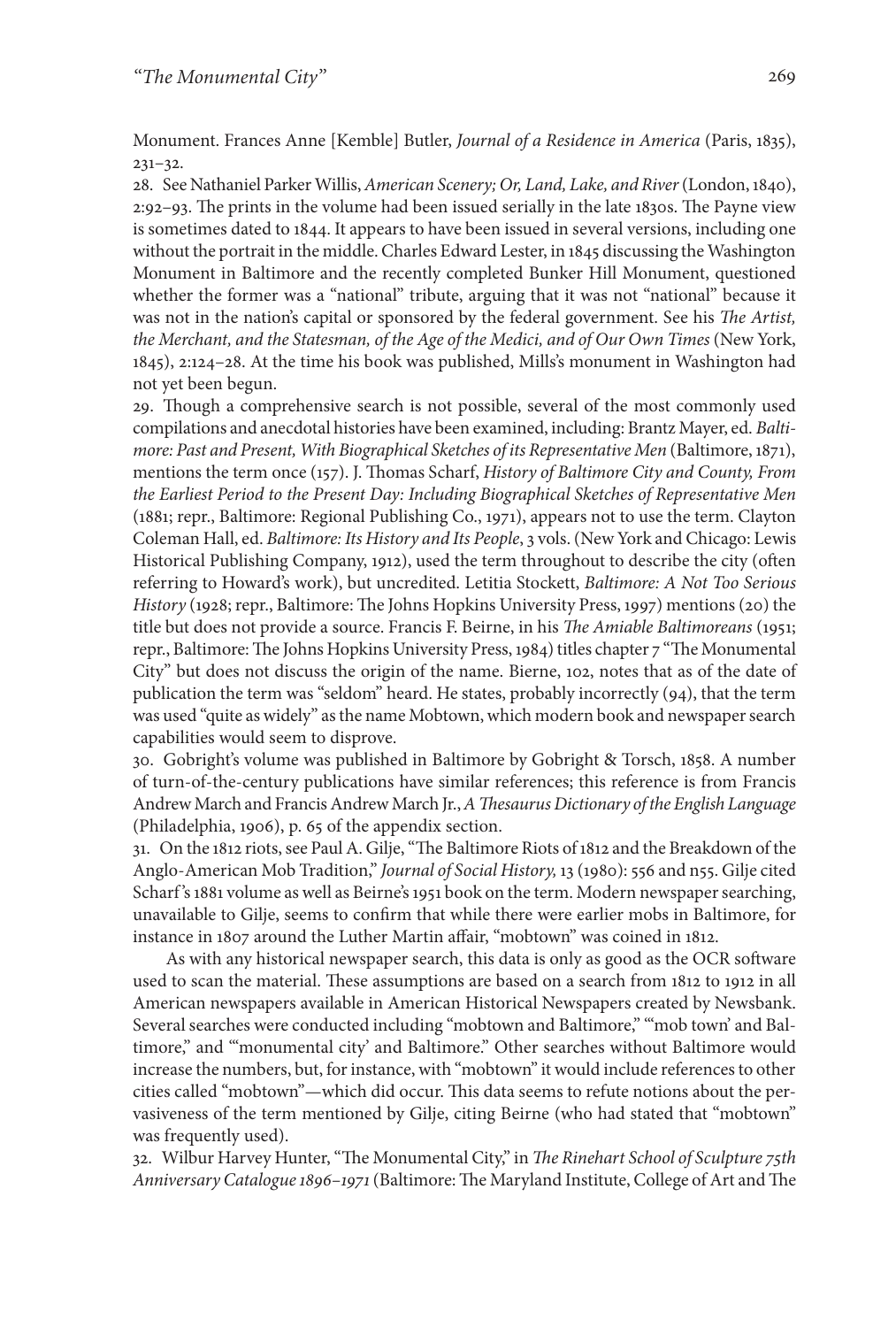Peabody Institute of the City of Baltimore, 1971), 16, states "It is the first time I have discovered the use of the phrase as the sobriquet for Baltimore." That this was new information is suggested in a review of the exhibition by Barbara Gold, "Monumental City's Sculpture," *Baltimore Sun*, April 4, 1971. Hunter's discovery was solidified for future reference in his essay, "Baltimore in the Revolutionary Generation," in John B. Boles, ed., *Maryland Heritage: Five Baltimore Institutions Celebrate the American Bicentennial* (Baltimore: Maryland Historical Society, 1976), 231. Adams's toast is rarely quoted with documentation, nor is the origin of his statement as "the first" rarely credited to Hunter. See for instance Cindy Kelly, *Outdoor Sculpture in Baltimore: A Historical Guide to Public Art in the Monumental City* (Baltimore: The Johns Hopkins University Press, 2011), 3, 59.

33. Modern slogans for the city are best explored in the *Baltimore Sun*, available through ProQuest. The *Sun* was not in existence in the 1820s when "The Monumental City" was coined. On "Charm City" and the timing of its origins,see:"Ads dub Baltimore 'Charm City,'" *Baltimore Sun, July 11, 1974; James D. Dilts, "Expressways to Spare Harbor Area," ibid., March* 30, 1974; James A. Rousmaniere Jr., "'Charm City' gets 5-fold boost," February 13, 1975; and Robert A. Erlandson, "Charm City is 2 Years Behind: Bicentennial Ad Goofs; Puts Key, Flag in 1812," June 19, 1975; all in the *Sun*. Some of these and the slogans discussed below were not officially adopted by the City of Baltimore but were used by promotional offices.

34. On the presence of the Monument in the efforts, see "Charm City Premieres in Promotional Film," *Baltimore Sun,* September 25, 1975; on the campaign's perceived failure see "'Charm City' Ad Was Wallflower," ibid., May 30, 1976; and on the new campaign see Tracie Rozhon, "City Promotion Effort Is to be Reorganized," ibid., August 21, 1977.

35. Problems in branding the city are discussed in June Arney, "Monumental Task Finding Brand for City," *Baltimore Sun*, August 17, 2003 (this article incorrectly puts the "Charm City" campaign in 1972); see Mike Wicklein,"Baltimore: Brave and Free," ibid., November 6, 2013; on the most current slogan see Yvonne Wenger, "New Baltimore Slogan Nods to City's Star-Spangled History," ibid., January 12, 2015*.*

36. Wicklein, "Baltimore: Brave and Free." The use of the phrase as a point of cultural pride is evident in Hunter's 1971 essay and Gold's review of it in the *Baltimore Sun*, as is also true of the title of Kelly's 2011 book on sculpture. Expanding from this, Arney's 2003 newspaper article on the branding of the city speaks to the challenges of living up to past successes.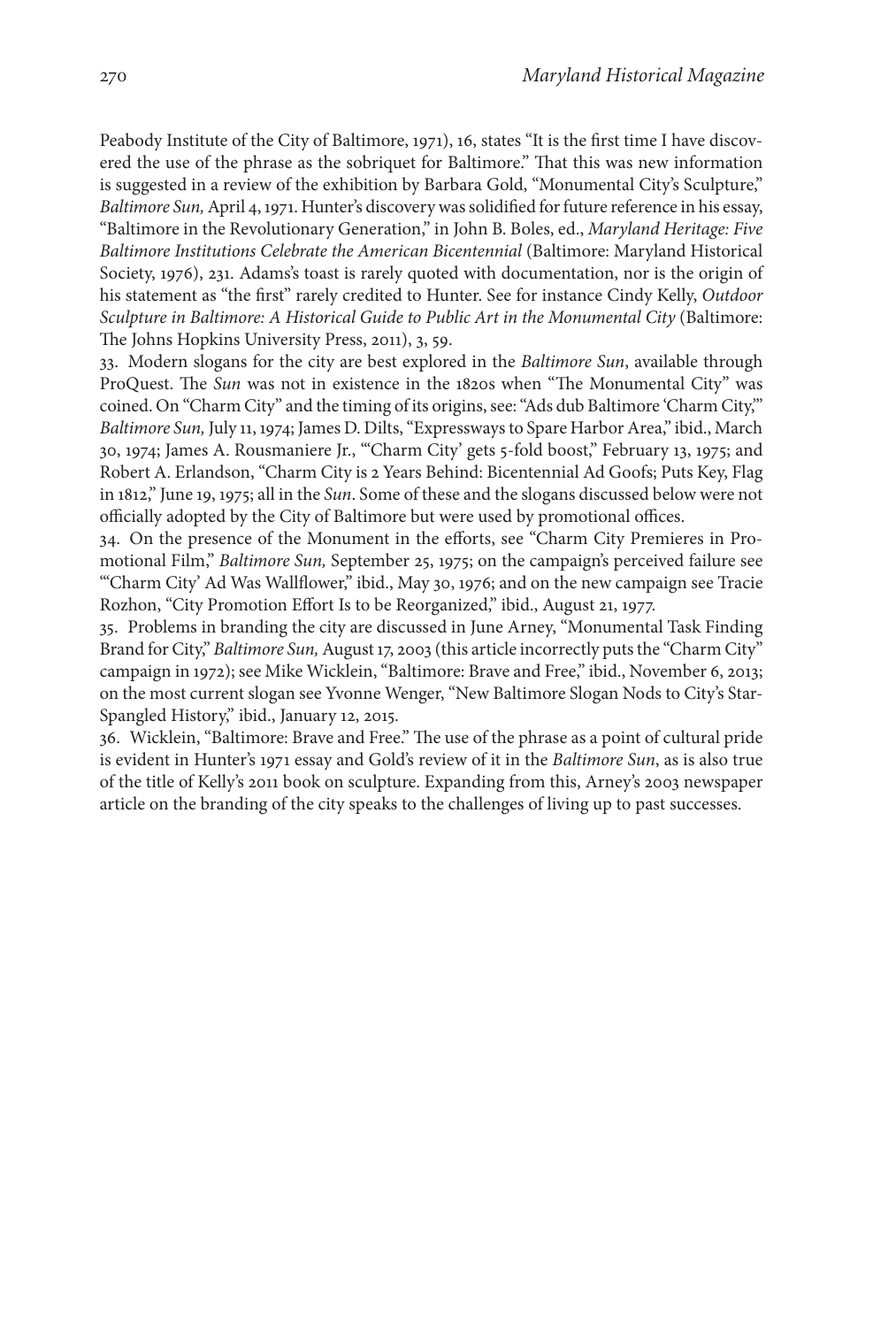*Summer 2015*

## M A R Y L A N D *Historical Magazine*